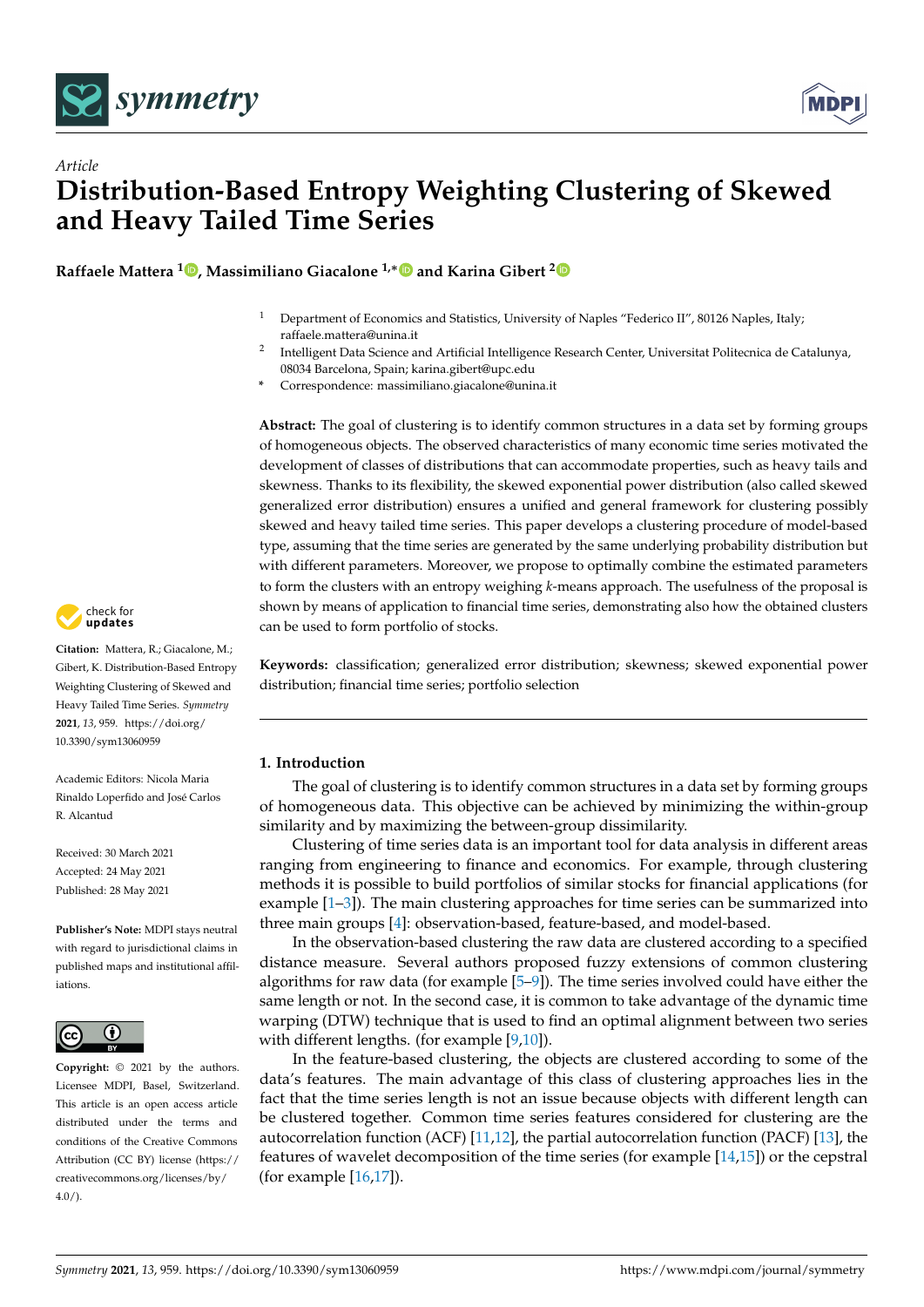The model-based clustering approaches assume, instead, that the time series are generated by the same statistical model (for example [\[18–](#page-25-13)[21\]](#page-25-14)) or that they have the same probability distribution (for example [\[22](#page-25-15)[,23\]](#page-25-16)). The spirit of most of the model-based clustering procedures is to group objects according to the estimated parameters. Important examples are the clustering methods based on ARMA process distances (for example [\[18](#page-25-13)[,19](#page-25-17)[,24\]](#page-25-18)), GARCH-based distances for heteroskedastic time series [\[19,](#page-25-17)[20,](#page-25-19)[25\]](#page-25-20), estimates of the probability distributions' parameters (for example [\[22,](#page-25-15)[23\]](#page-25-16)) or, more recently, conditional higher moments (for example see [\[26\]](#page-25-21)).

This paper develops a clustering procedure of the model-based type, assuming that the time series are generated by the same underlying probability distribution but with different parameters. Clearly, with this aim the specification of a very general distribution is required in order to account for a wide range of possible special cases.

The observed characteristics of many financial and economic time series motivated the development of a family of distributions that are enough flexible to accommodate skewness and heavy-tails, while nesting symmetric and bell-shaped distributions (e.g., the Normal) as special cases.

An important desired property of these classes is that the maximum likelihood estimation of the parameters is possible. A class of asymmetric distributions with the desired properties of accommodating heavy tails and skewness is represented by the skewed exponential power distribution (SEPD) [\[27](#page-25-22)[–30\]](#page-26-0). It generalizes the exponential power distribution (also called generalized error distribution, GED) for skewness.

Many financial applications of the GED, as well as its skewed extensions, have been considered (for example [\[29](#page-26-1)[–38\]](#page-26-2)). For example, [\[30\]](#page-26-0) explored moments (also see [\[29\]](#page-26-1)) as well as measures, such as value at risk and expected shortfall that are useful in financial applications. Similarly, [\[37\]](#page-26-3) proposed a GED-based value at risk model, while [\[38](#page-26-2)[,39\]](#page-26-4) studied the role of the Skewed GED in forecasting volatility.

In general, the exponential power distribution, either symmetric or not, encompasses a very wide variety of special cases. Examples are the Gaussian, the skewed normal, the Laplace, the skewed Laplace distribution, and many others [\[37](#page-26-3)[,40](#page-26-5)[–42\]](#page-26-6).

Therefore, in what follows, we consider the skewed exponential power distribution family as the underlying assumption for all the considered time series. Thanks to its flexibility it ensures a unified and general framework for clustering possibly skewed time series.

The paper is structured as follows. In the next section, the entropy weighted clustering algorithm based on the skewed exponential power distribution is discussed. To show the usefulness of the proposed approach we provide two applications to different financial datasets in the Section [4.](#page-15-0) Then, in the Section [5](#page-22-0) we propose to use the clusters obtained in the Section [4](#page-15-0) to build a portfolio of stocks. At the end some conclusions are offered.

## <span id="page-1-1"></span>**2. The SEPD-Based Clustering Approach**

A very general and flexible family of distribution is represented by the exponential power distribution (also called generalized error distribution or exponential power function). The EPD random variable *Z* has the following probability density function [\[42,](#page-26-6)[43\]](#page-26-7):

<span id="page-1-0"></span>
$$
f(z) = \frac{\exp\left(-\left|\frac{z-\mu}{\sigma}\right|^{p}/p\right)}{2\sigma p^{\frac{1}{p}}\Gamma\left(1+\frac{1}{p}\right)}\tag{1}
$$

where  $z \in \mathbf{R}$ ,  $\mu \in \mathbf{R}$  is called location parameter,  $\sigma > 0$  is called scale parameter,  $p > 0$  is a measure of fatness of tails and is called shape parameter (see [\[40\]](#page-26-5)) and  $\Gamma(\cdot)$  is the Gamma function. By construction, this distribution is symmetric and does not allow for skewness (Figure [1\)](#page-2-0).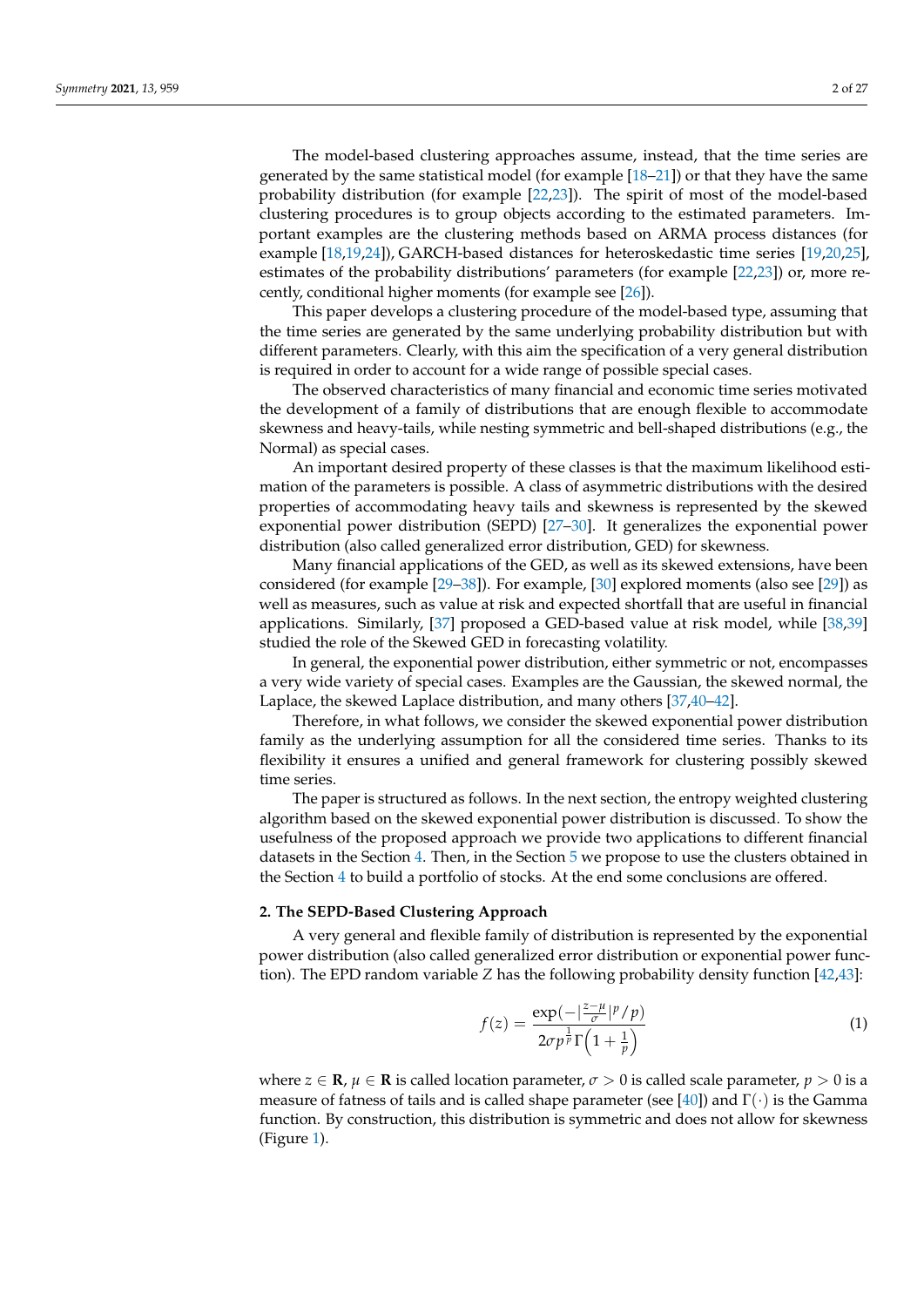**Exponential Power Distribution** 

<span id="page-2-0"></span>

**Figure 1.** Exponential power distribution for different values of shape.

It is possible to write the EPD probability density [\(1\)](#page-1-0) in more compact form by means of [\[40\]](#page-26-5):

$$
f(z) = \frac{1}{\sigma} C \exp\left(-\frac{1}{p} \left|\frac{z-\mu}{\sigma}\right|^p\right); \quad C^{-1} = 2p^{1/p} \Gamma(1+1/p) \tag{2}
$$

where  $C$  is a normalizing constant. The shape parameter  $p$  defines the heavy-tailedness of the distribution. Hence, with a small value of *p* we obtain more flat distribution and vice-versa with a large *p*.

A very important feature of the EPD is that it includes many common distributions as special cases, depending by the value of shape parameter  $p$  (Figure [1\)](#page-2-0).

In particular, the Gaussian distribution is a special case when  $p = 2$ , and when  $p < 2$ the distribution has fatter tails than a Gaussian distribution [\[37\]](#page-26-3). Moreover, when  $p = 1$  we have a Laplace distribution, and for  $p = +\infty$  we have the uniform distribution [\[42\]](#page-26-6).

Important contributions that extended the exponential power distribution for skewness are represented by [\[27](#page-25-22)[,28\]](#page-26-8), where an additional skewness parameter, denoted *λ* in this paper, is introduced. (see Figure [2\)](#page-2-1).

<span id="page-2-1"></span>

**Figure 2.** Skewed exponential power distribution for different values of shape and skewness.

Some papers (for example [\[29](#page-26-1)[,30,](#page-26-0)[34](#page-26-9)[,40\]](#page-26-5)) constructed seemingly different classes of SEPD distributions. However, as suggested by [\[40\]](#page-26-5), all of them are actually reparametrizations of the SEPD proposed by [\[27](#page-25-22)[,28\]](#page-26-8).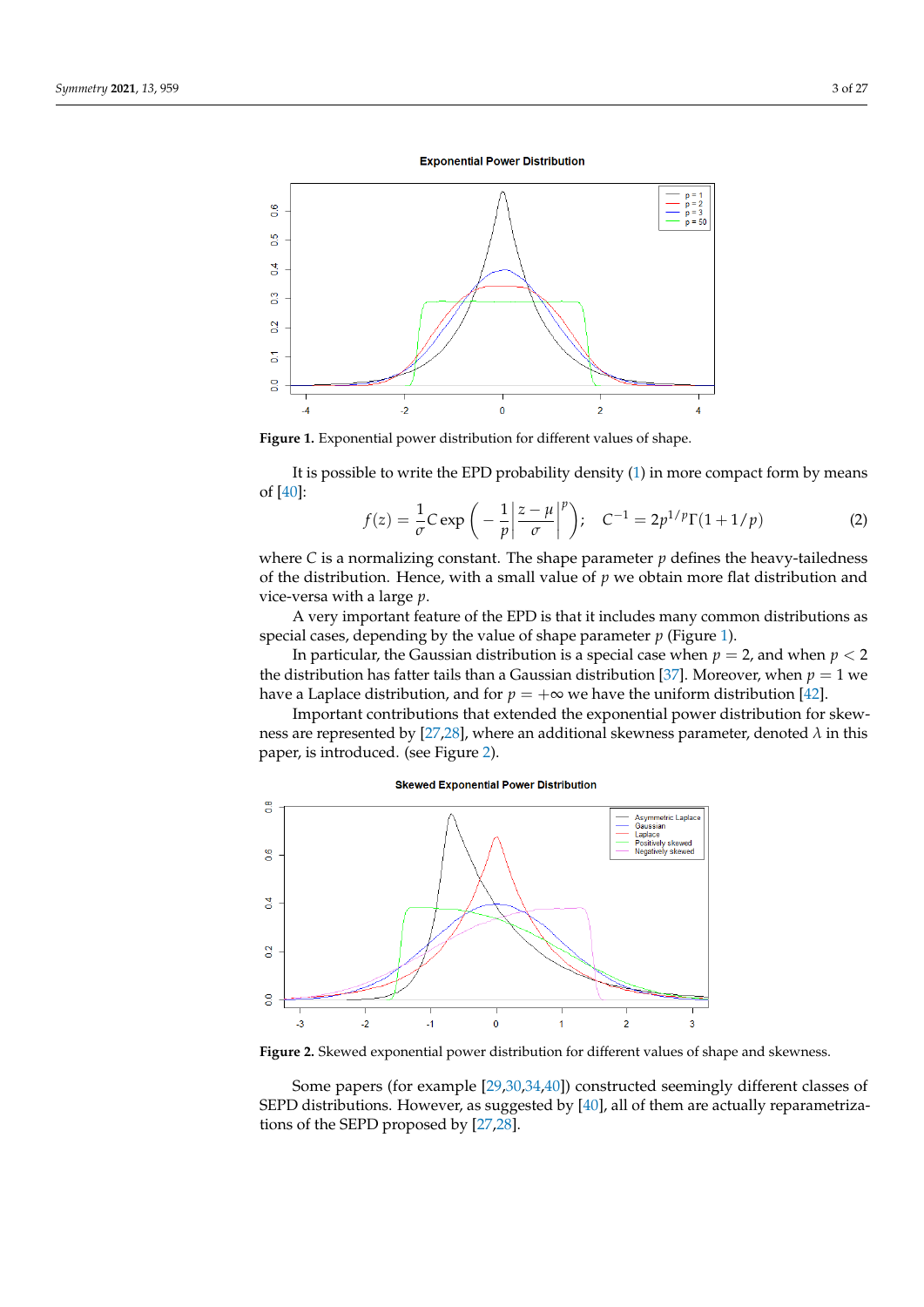In this paper, following [\[34\]](#page-26-9), we say that a random variable *Z* has a skewed exponential power distribution if its probability density function is the following:

$$
f(z) = \frac{p}{\sigma \Gamma(1 + \frac{1}{p})} \frac{\lambda}{1 + \lambda^2} \exp\left(-\frac{\lambda^p}{\sigma^p} [(z - \mu)^+]^p - \frac{1}{\sigma^p \lambda^p} [(z - \mu)^-]^p\right) \tag{3}
$$

where:

 $(z - \mu)^+$  = max $(z - \mu; 0)$  and  $(z - \mu)^-$  = max $(\mu - z; 0)$ 

The parameters  $\mu$  and  $\sigma$  correspond to location and scale, respectively, while  $\lambda$  controls skewness, and *p* is the shape parameter. For  $\lambda = 1$ , the distribution is symmetric about  $\mu$ so we obtain the symmetric exponential power distribution. In the case  $\lambda \neq 1$ , by letting  $p = 1$  we obtain the skewed Laplace distribution with density [\[34\]](#page-26-9):

$$
f(z) = \frac{1}{\sigma} \frac{\lambda}{1 + \lambda^2} \begin{cases} \exp(-\frac{\lambda}{\sigma}|z - \mu|) & \text{for } z \ge \mu, \\ \exp(-\frac{1}{\sigma\lambda}|z - \mu|) & \text{for } z < \mu \end{cases}
$$
(4)

For  $p = 2$  and  $\lambda \neq 1$ , instead, we obtain the skewed normal distribution as defined in [\[44\]](#page-26-10). More details about the SEPD and the skewed Laplace distribution can be found in [\[34\]](#page-26-9).

The great flexibility of the SEPD can be successfully exploited in the clustering process if the aim is to form distribution-based clusters. Distribution-based clustering could be of interest for a variety of applications (for example [\[22](#page-25-15)[,23\]](#page-25-16)).

In what follows, following in the spirit the contribution of [\[23\]](#page-25-16), we propose a clustering algorithm that uses the estimated moments from the skewed exponential power distribution here introduced to form clusters. In other words, time series with similar estimated parameters are be placed in the same cluster. Moreover, since the underlying distribution has more than one parameter, following [\[7,](#page-25-23)[45\]](#page-26-11), we propose to optimally weight each parameter that represents a different feature of the data distribution.

The clustering model can be presented as follows. Let's assume to have  $N(n = 1, \ldots, N)$  time series that are generated by a skewed exponential power distribution of parameters  $\mu_n$ ,  $\sigma_n$ ,  $p_n$ , and  $\lambda_n$ . We can store the estimated parameters in the following matrix:

<span id="page-3-0"></span>
$$
\mathbf{X} = \begin{bmatrix} \mu_1 & \sigma_1 & p_1 & \lambda_1 \\ \mu_2 & \sigma_2 & p_2 & \lambda_2 \\ \vdots & \vdots & \vdots & \vdots \\ \mu_n & \sigma_n & p_n & \lambda_n \\ \vdots & \vdots & \vdots & \vdots \\ \mu_N & \sigma_N & p_N & \lambda_N \end{bmatrix}
$$
(5)

that we can be used to compute the time series' dissimilarities.

As briefly stated before, since the SEPD has more than one parameter, a natural question is how would we use this information. Indeed, it is surely possible to cluster the time series only according to the location estimates or with respect to the scale parameter. Similarly, we can be interested in clustering time series with similar skewness or shape.

In this paper, we do not cluster the time series according to a single parameter but, instead, we aim to optimally combine them.

A useful approach for optimally weighting different features is represented by the weighted *k*-means (WKM) algorithm of [\[46\]](#page-26-12). The WKM algorithm proposes to incorporate a weighted distance function within the usual *k*-means algorithm. The main idea is that the weights are a measure of the relative importance of each feature with respect to the membership of the observations to a given cluster.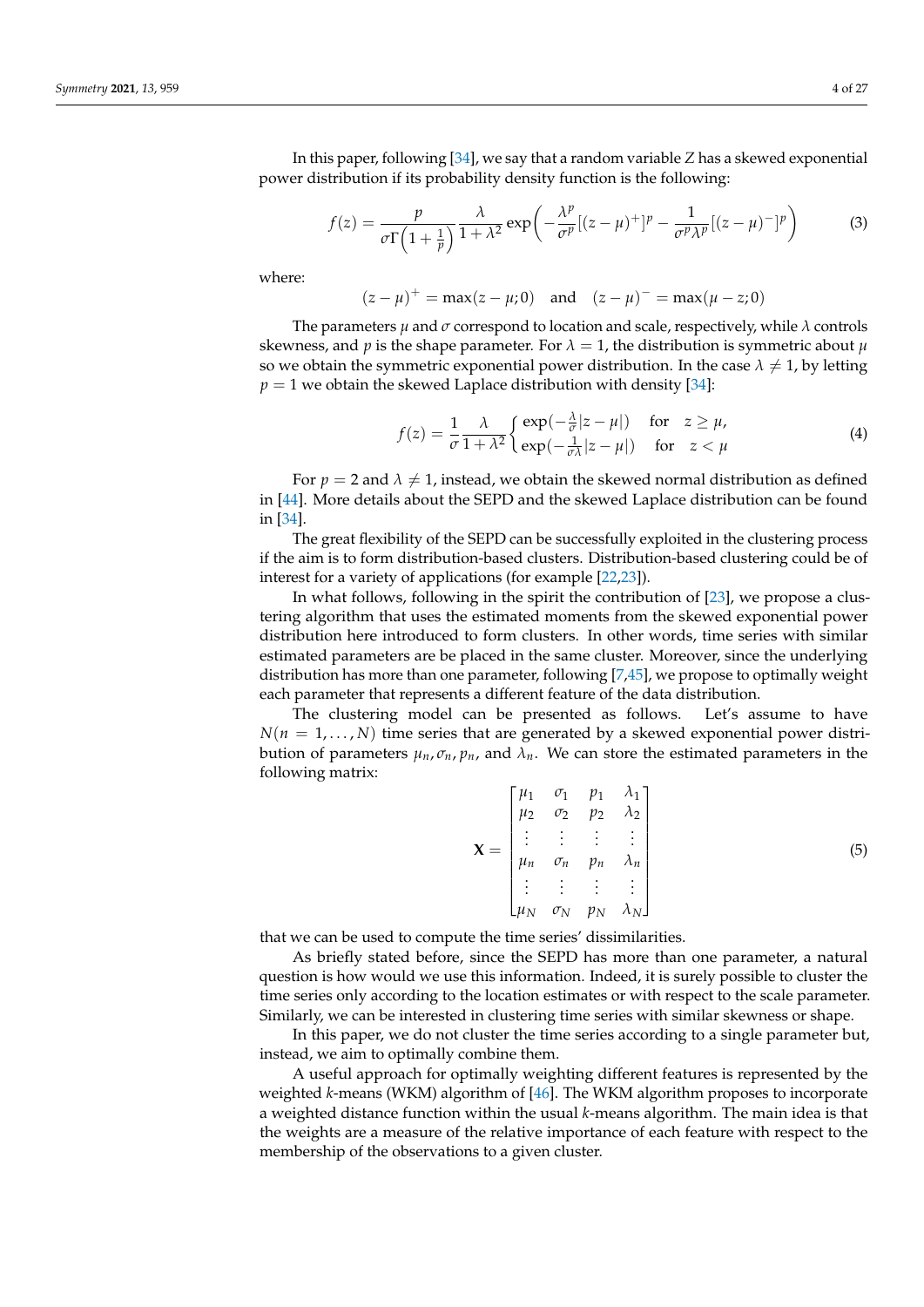Formally, the weighted *k*-means algorithm (WKM) can be formalized as follows:

<span id="page-4-0"></span>
$$
\min: \sum_{c=1}^{C} \sum_{n=1}^{N} \sum_{m=1}^{M} u_{n,c} w_{m,c}^{\beta} D_{m,c}^2 \tag{6}
$$

under the constraints:

$$
\sum_{c=1}^{C} u_{n,c} = 1, \quad u_{n,c} \ge 0,
$$
\n(7)

$$
\sum_{m=1}^{M} w_{m,c} = 1, \quad 0 \le w_{m,c} \le 1 \tag{8}
$$

where  $u_{n,c} \in \{0,1\}$  is binary and takes value of 1 if the *n*-th object belongs to the *c*-th cluster,  $w_{m,c}$  represents the weight of the *m*-th feature in determining the *c*-th cluster and  $D_{m,c} = d(x_{n,m}, x_{c,m})$ , represents the (euclidean) distance between the *m*-th feature of the *n*-th time series and the one of the *c*-th centroid.

Applied to the context of the distribution-based clustering, the weights  $w_{m,c}$  are suitable values associated to each parameter  $m$  in the matrix **X** shown in [\(5\)](#page-3-0) of the specified distribution within the *c*-th cluster.

Note that the weight  $w_{m,c}$  is intrinsically associated with the squared distance  $D_{n,c}^2$  for the specified distribution parameters. This makes possible to optimally weighting each distribution's feature in calculating the dissimilarities. Moreover, another appealing feature is that each *c*-th group has its own optimal weight vector.

Then, the exponent  $\beta$  has to be analyzed. With  $\beta = 0$  we obtain the usual *k*-means clustering algorithm, while with a value of  $\beta = 1$ , we have that the weights associated to the feature with the smallest value of the weighted dissimilarity is equal to 1 and all the others  $w_{m,c}$  are equal to zero.

When  $\beta > 1$ , the larger the  $D_m$ , the smaller the weight  $w_m$ . With a  $\beta < 0$ , we have that the larger  $D_m$  the larger the weight  $w_m$ . Then, if  $0 < \beta < 1$  the larger the features' dissimilarity, the larger is the weight *w<sup>m</sup>* and this is against the variable weighting principal [\[46\]](#page-26-12).

Therefore, we cannot choose  $0 < \beta < 1$ ,  $\beta = 0$  or  $\beta = 1$  but in the WKM algorithm suitable values are  $\beta$  < 0 or  $\beta$  > 1.

However, the exponent  $\beta$  is an artificial device, lacking a strong theoretical justification [\[7\]](#page-25-23). Note that the value of  $\beta$  in the Formula [\(6\)](#page-4-0) is similar to the fuzziness parameter in the fuzzy c-means algorithm. To overcome this problem, the usage of a regularization term has been proposed [\[7,](#page-25-23)[45\]](#page-26-11). In this case, the burden represented by *β* is shifted to the regularization term obtaining, in such a way, a factor that multiplies the regularization contribution to the clusters formation.

With this respect, [\[45\]](#page-26-11) proposed a clustering algorithm where the weight of a given feature in a cluster represents the relevance of each feature in determining the clusters.

Therefore, [\[45\]](#page-26-11) modified the objective function [\(6\)](#page-4-0) by adding the weight entropy term such that, at the same time, we minimize the within cluster dispersion and maximize the negative weight entropy. Hence, we force more features to contribute in the formation of the groups [\[47\]](#page-26-13).

The new objective function can be written as follows:

<span id="page-4-1"></span>
$$
\min: \sum_{c=1}^{C} \left[ \sum_{n=1}^{N} \sum_{m=1}^{M} u_{n,c} w_{n,m} D_{m,c}^{2} + \gamma \sum_{m=1}^{M} w_{n,m} \log(w_{n,m}) \right]
$$
(9)

subject to the constraints:

$$
\sum_{c=1}^{C} u_{n,c} = 1, \quad u_{n,c} \ge 0,
$$
\n(10)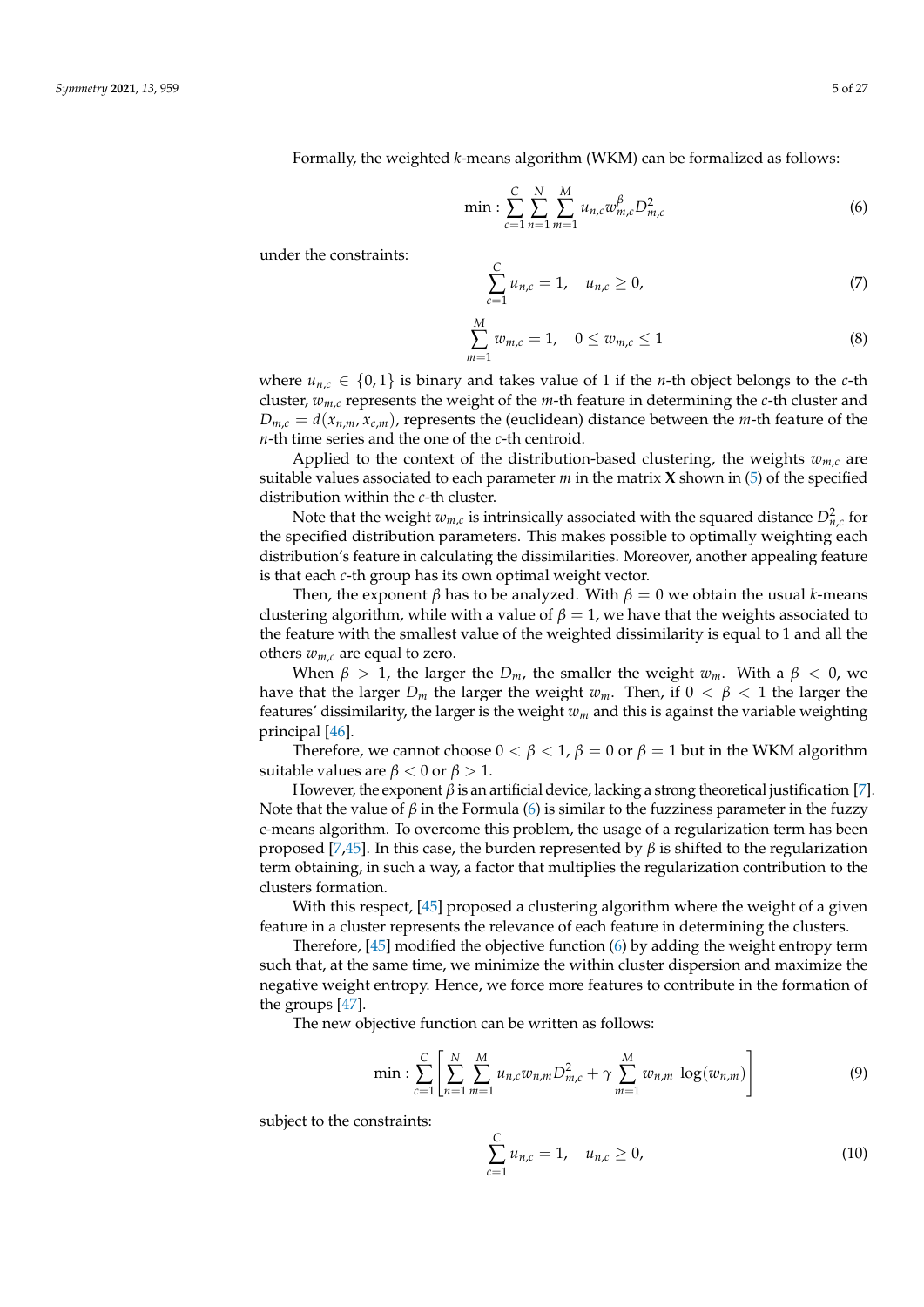$$
\sum_{m=1}^{M} w_{m,c} = 1, \quad 0 \le w_{m,c} \le 1 \tag{11}
$$

where  $u_{n,c} \in \{0,1\}$  is binary, if a hard clustering procedure is developed, and takes value of 1 if the *n*-th object belongs to the *c*-th cluster, *wm*,*<sup>c</sup>* represents the weight of the *m*-th feature in determining the *c*-th cluster and  $D_{m,c} = d(x_{n,m}, x_{c,m})$ , represents the (euclidean) distance between the *m*-th feature in the matrix **X** shown in [\(5\)](#page-3-0) of the *n*-th time series and the one of the *c*-th centroid.

The first term in  $(9)$  is the sum of the within cluster dispersion, while the other one is the negative weight entropy. The positive parameter  $\gamma$  controls for the size of the weights, meaning that with  $\gamma$  we decide the degree of discrimination between the features [\[45\]](#page-26-11).

The algorithm works as follows. An initial set of *k* means are identified as the starting centroids. An initial cluster is defined considering that the observations are clustered to the nearest centroid according to the euclidean distance measure among distribution parameter estimates [\(5\)](#page-3-0). The centroids are identified based on these clusters, while the weights are computed for each time series in any given cluster. Then, we compute the new centroids and, by using an updated weighted distance, each time series is clustered to its nearest new centroid. These steps are repeated until the algorithm converges.

In the case of skewed exponential power distribution, the optimal weights of the SEPD-DWEKM model, obtained by the solution of the optimization problem [\(9\)](#page-4-1), are equal to:

<span id="page-5-0"></span>
$$
w_{m',c} = \frac{\exp(\frac{-D_{m',c}}{\gamma})}{\sum_{m=1}^{M} \exp(\frac{-D_{m,c}}{\gamma})}
$$
(12)

The proof of [\(12\)](#page-5-0) can easily be derived by following [\[46\]](#page-26-12). Similarly to the standard *k*-means algorithm *un*,*<sup>c</sup>* is updated as follows:

$$
\begin{cases} u_{n,c} = 1 & \text{if } \sum_{m=1}^{M} w_{m,c} D_{m,c}^2 \le \sum_{m=1}^{M} w_{m,c'} D_{m,c'}^2 \\ u_{n,c} = 0 & \text{otherwise} \end{cases}
$$

where  $u_{n,c} = 1$  means that the *n*-th object is assigned to the *c*-th cluster, so we have an hard, not fuzzy, final assignment. If a time series is equidistant from two clusters, we assign it to the one with the smallest index.

From [\(12\)](#page-5-0) we understand the role played by the parameter  $\gamma$ , that is used to control for the size of the weights. Indeed, if  $\gamma > 0$ , the weights  $w_{m,c}$  are inversely proportional to squared distance  $D_{m,c}^2$ . Therefore, the smaller  $D_{m,c}^2$ , the larger the weights  $w_{m,c}$  and, hence, the more important the corresponding dimension *m*. Instead, if  $\gamma < 0$ , the weights  $w_{m,c}$ is proportional to the distance  $D_{m,c}^2$ . Therefore, the larger the distance is the larger is the associated weight. This is a contradictory result and, hence,  $\gamma$  cannot be smaller than zero. In the end,  $\gamma$  can be set equal to zero. In this case, the dimension  $m'$  with the smallest distance has a weight equal to 1,  $w_{m',c} = 1$ , while all the others are zero  $w_{m,c} = 0$ . Therefore, each cluster contains only one important dimension.

A final crucial aspect of the any clustering procedure is the selection of the number of clusters (C). With this respect we compute the silhouette width criterion (SWC) of [\[48\]](#page-26-14). Clearly, the best partition is expected to be pointed out when the SWC are maximized, which implies the minimization of the intra-group distance the maximization of the inter-group distance.

#### **3. Application to Financial Time Series**

To show the effectiveness of the proposed clustering approach, in what follows we provide an application to stock market data. The role of skewness and kurtosis in modeling financial data is well documented (for a review see [\[49\]](#page-26-15)).

Therefore, financial market data represent a clear example of the possible application since the empirical densities of the financial time series are proven to be non-Gaussian,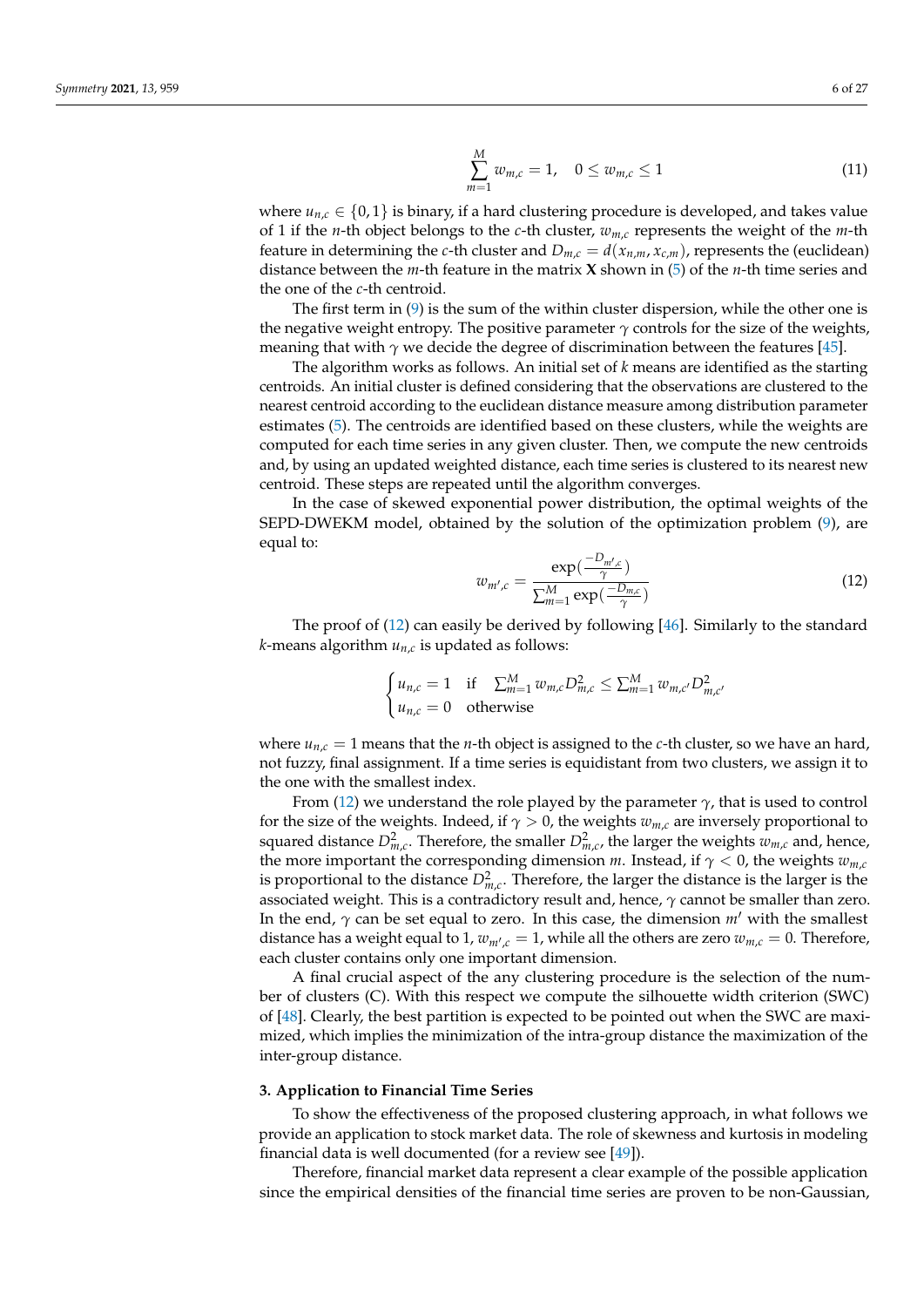asymmetric, and heavy tailed [\[50\]](#page-26-16) (We have to highlight that this statement is not always true. For example, it is known that most of monthly stock indices, with low frequencies, show a behavior according to a Gaussian distribution. However, it is similarly accepted that daily stock returns are not normally heavy-tailed and asymmetrically distributed. Therefore, in this paper we deal with daily returns data).

In what follows we provide empirical applications of the proposed clustering approach to two different financial datasets. In the first experiment, we consider the FTSE100's stocks, while in the second we consider the industrial sector's stocks belonging to the S&P500 index.

# *3.1. FTSE100 Stocks*

The first application with real data aims to cluster the stocks belonging to the FTSE100 index. With this aim we consider the daily stock returns over the last 10 years, from the 1 January 2011 to the 1 January 2021 (Figure [3\)](#page-6-0).

<span id="page-6-0"></span>

**Figure 3.** Sample of stock returns time series included in the dastaset under consideration (FTSE100 data).

In particular, over the 100 stocks we selected those without missing values within the considered sampling period, hence getting as result  $N = 25$  stocks. The list of the stocks included in the sample is shown in Table  $A1$  in the Appendix  $A$ .

To empirically motivate the peculiar distributional characteristics of the stock returns included in the sample, we show some estimated empirical densities (Figure [4\)](#page-7-0).

Moreover, in Table [1](#page-8-0) we report the sample estimators for mean, standard deviation, skewness, and kurtosis, as well as the Jarque-Bera [\[51\]](#page-26-17) normality test. The results of the conducted normality tests suggest to reject the null hypothesis of normal distribution for all the stocks (see JB test column of Table [1\)](#page-8-0). Accordingly, it can be highlighted that any stock shows a symmetric distribution and the majority of them are negatively skewed. Furthermore, the stocks show very high leptokurtic distributions with fatter tails than the Gaussian. Indeed, within the sample only one stock shows a kurtosis lower than 3 (i.e., IAG) while all the others have much higher values.

Therefore, for clustering time series with similar distributions we use the approach based on the skewed exponential power distribution presented in the previous Section. The first step of the clustering procedure requires the estimation of the SEPD's parameters. Then, the number of clusters has to be chosen.

At this aim, we consider the average silhouette width criterion (SWC). In Figure [5](#page-7-1) is reported the final result.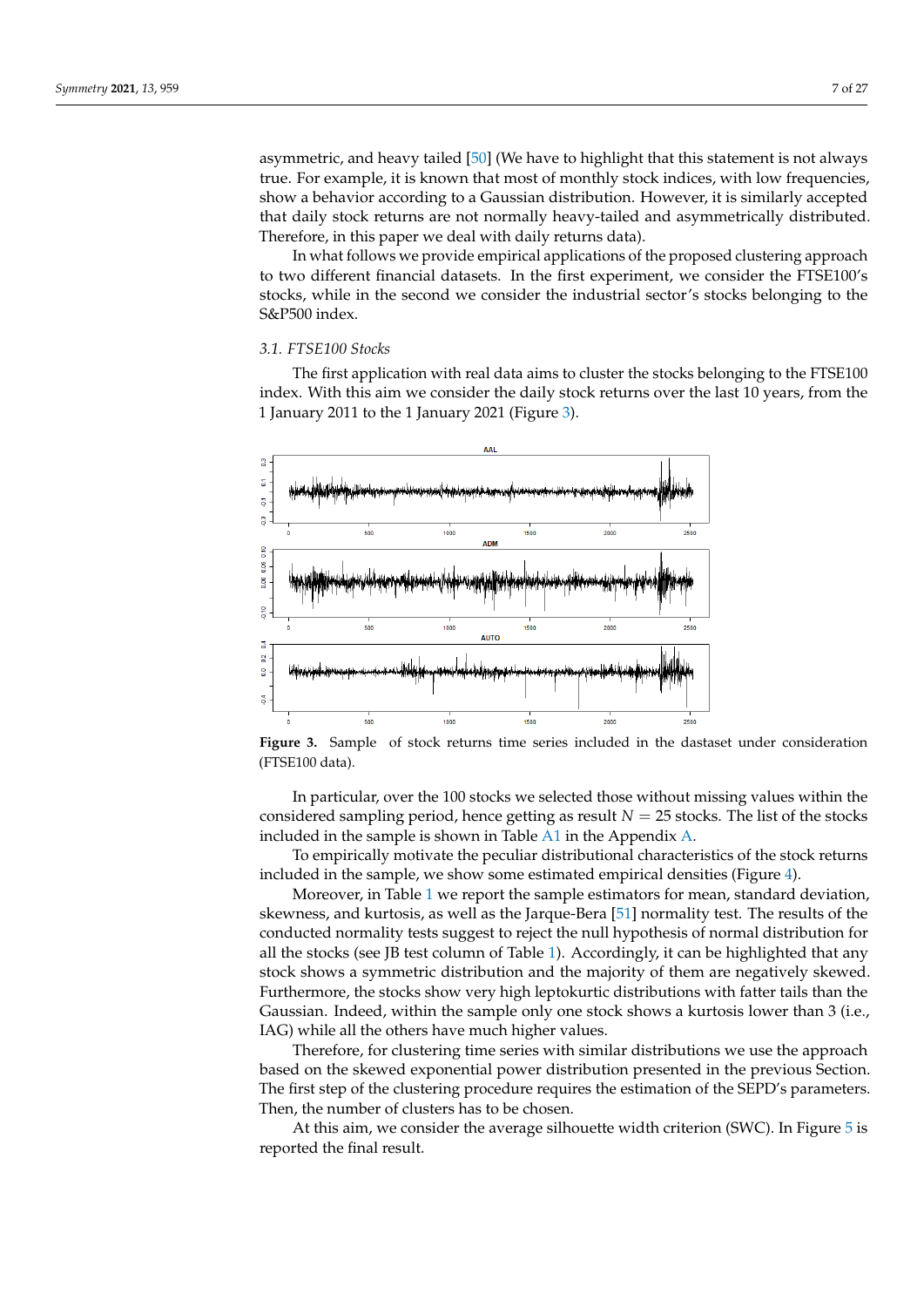<span id="page-7-0"></span>

<span id="page-7-1"></span>





**Figure 5.** Silhouette width criterion for different number of clusters *C* (distribution-based clustering) experiment with FTSE100 stocks.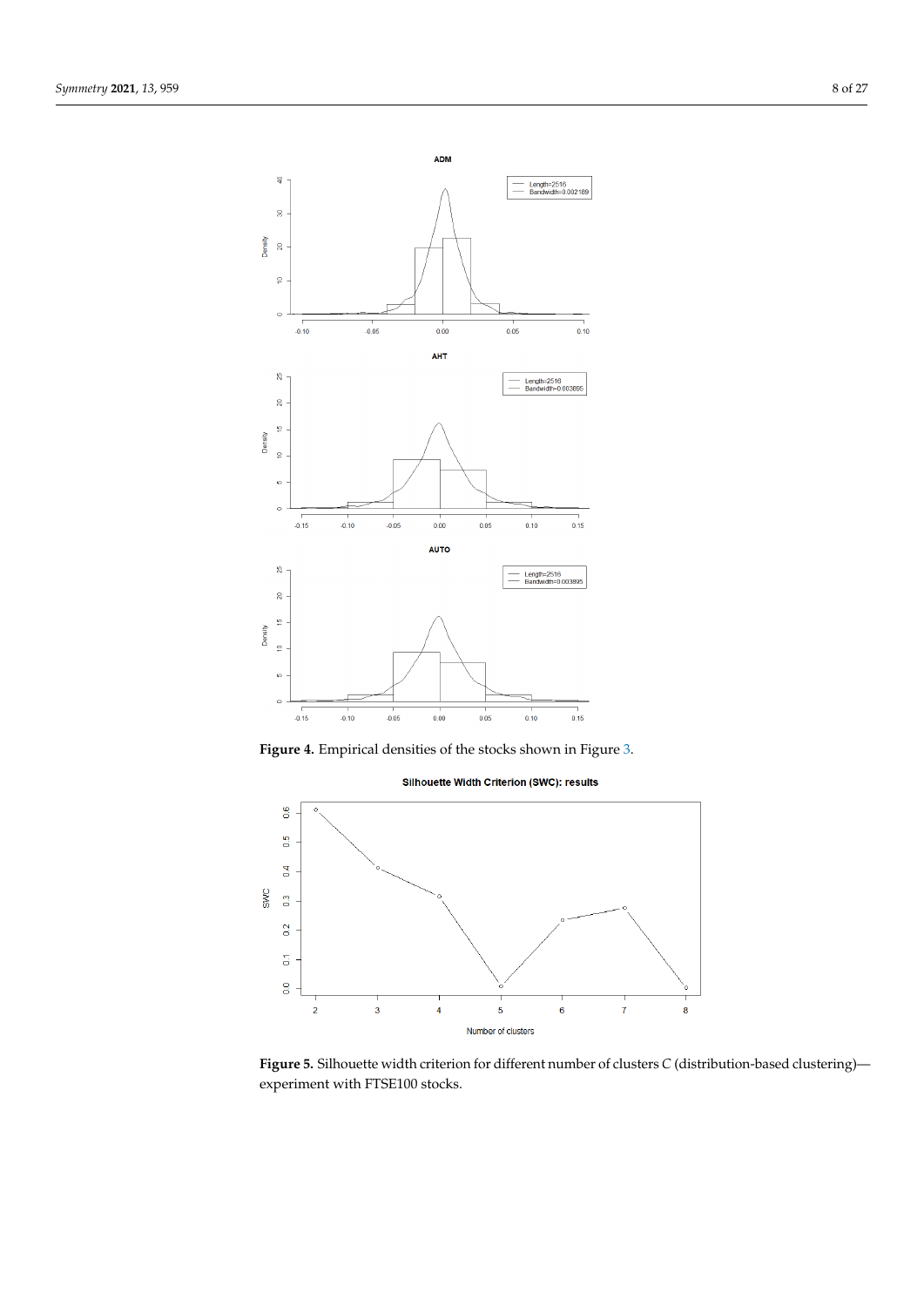|             | Mean      | St. Dev. | <b>Skewness</b> | Kurtosis | <b>JB</b> Test     | Length |
|-------------|-----------|----------|-----------------|----------|--------------------|--------|
| AAL         | 0.0002    | 0.0326   | 0.4403          | 13.4706  | 19,141.2841 ***    | 2516   |
| <b>ADM</b>  | 0.0003    | 0.0161   | $-0.5162$       | 5.4498   | 3233.0866 ***      | 2516   |
| AHT         | $-0.0010$ | 0.0508   | 6.8974          | 177.1057 | 3,313,541.0732 *** | 2516   |
| <b>AUTO</b> | $-0.0002$ | 0.0488   | $-0.7128$       | 20.1631  | 42,911.4151 ***    | 2516   |
| AZN         | 0.0005    | 0.0151   | $-0.4973$       | 13.6616  | 19,707.8758 ***    | 2516   |
| BHP         | 0.0000    | 0.0208   | $-0.3470$       | 5.9551   | 3777.1783 ***      | 2516   |
| <b>BME</b>  | 0.0006    | 0.0143   | 0.1503          | 10.5756  | 11,758.3256 ***    | 2516   |
| <b>CPG</b>  | $-0.0011$ | 0.0344   | $-1.7316$       | 41.2409  | 179,865.2429 ***   | 2516   |
| <b>CRH</b>  | 0.0004    | 0.0204   | $-0.7531$       | 9.0937   | 8925.6488 ***      | 2516   |
| DGE         | 0.0003    | 0.0117   | $-0.7707$       | 8.7590   | 8309.3523 ***      | 2516   |
| <b>EVR</b>  | 0.0005    | 0.0229   | $-0.1605$       | 10.2988  | 11,152.9051 ***    | 2516   |
| <b>FERG</b> | 0.0006    | 0.0189   | 0.0795          | 64.6506  | 438,904.5890 ***   | 2516   |
| <b>GSK</b>  | 0.0002    | 0.0122   | $-0.6519$       | 8.6100   | 7966.7005 ***      | 2516   |
| IAG         | $-0.0006$ | 0.0383   | $-0.0550$       | 2.7651   | 805.4615 ***       | 2516   |
| <b>IHG</b>  | 0.0005    | 0.0192   | $-0.6035$       | 15.9591  | 26,903.8564 ***    | 2516   |
| III         | 0.0002    | 0.0314   | $-0.9284$       | 20.7329  | 45,506.6850 ***    | 2516   |
| <b>MNG</b>  | $-0.0003$ | 0.0195   | $-0.3442$       | 9.4997   | 9530.2226 ***      | 2516   |
| <b>MRO</b>  | $-0.0004$ | 0.0319   | $-2.7604$       | 64.0144  | 433,505.1309 ***   | 2516   |
| <b>NWG</b>  | $-0.0003$ | 0.0272   | $-0.9661$       | 11.1644  | 13,485.1878 ***    | 2516   |
| PRU         | 0.0002    | 0.0213   | $-0.8713$       | 16.1174  | 27,602.6225 ***    | 2516   |
| <b>RIO</b>  | 0.0002    | 0.0218   | 0.0577          | 3.8344   | 1547.1291 ***      | 2516   |
| <b>SVT</b>  | 0.0001    | 0.0261   | 0.7359          | 15.7558  | 26,301.1559 ***    | 2516   |
| TSCO        | 0.0007    | 0.0185   | $-0.1470$       | 11.6275  | 14,210.8902 ***    | 2516   |
| VOD         | 0.0000    | 0.0160   | $-0.4344$       | 11.4206  | 13,780.2067 ***    | 2516   |
| <b>WPP</b>  | 0.0001    | 0.0194   | $-1.7115$       | 16.9938  | 31,561.2513 ***    | 2516   |

<span id="page-8-0"></span>**Table 1.** Descriptive statistics and normality test of Jarque-Bera [\[51\]](#page-26-17) for the FTSE100 stocks.

Note: \*\*\* means significance at 1% confidence level.

Accordingly, the parameters estimated by maximum likelihood (MLE) (We use the R environment to obtain the parameter estimates. More in details, the function *nlminb* is used in order to maximize the log-likelihood function of the SEPD. As starting values for the function we use the sample estimates for location and scale parameters, while we set  $p = 2$  and  $\lambda = 1$  (symmetric distribution) for shape and skewness, respectively, such that the starting values correspond to the normal distribution, as well as the final clustering results are reported in Table [2.](#page-9-0)

From Table [2](#page-9-0) is evident that the second cluster contains the majority of the stocks. Moreover, the two groups mainly differentiate each other in terms of their shapes. Indeed, in the second cluster we have the stocks characterized by the lowest shape parameters *p* and by a skewness parameter *λ* always greater than 1. In general, sorting by shape is, in this case, more informative than sorting by the degree of skewness that, however, still reveals important information about the distribution of the stocks placed within each group.

Moreover, some additional comments about data heterogeneity within each cluster can be provided by looking at Table [2.](#page-9-0) Indeed, the second cluster seems to be the one with the highest degree of heterogeneity. To see why, we can look at the column of the estimated skewness in Table [2.](#page-9-0) Although in the first cluster we have all values of  $\lambda$  close to 1, in the case of cluster 2 the values range from  $\lambda = 0.88$  to  $\lambda = 1.03$ . A similar discussion can be provided for the shape values *p*, since in the cluster 1 all the stocks have low shape's parameters *p*.

In general, the weights obtained by means of the entropy weighted *k*-means algorithm (EKWM) reflect, as discussed in the previous Section, this heterogeneity. Indeed, the weights are inversely proportional to squared distances such that to small distances are associated larger weights.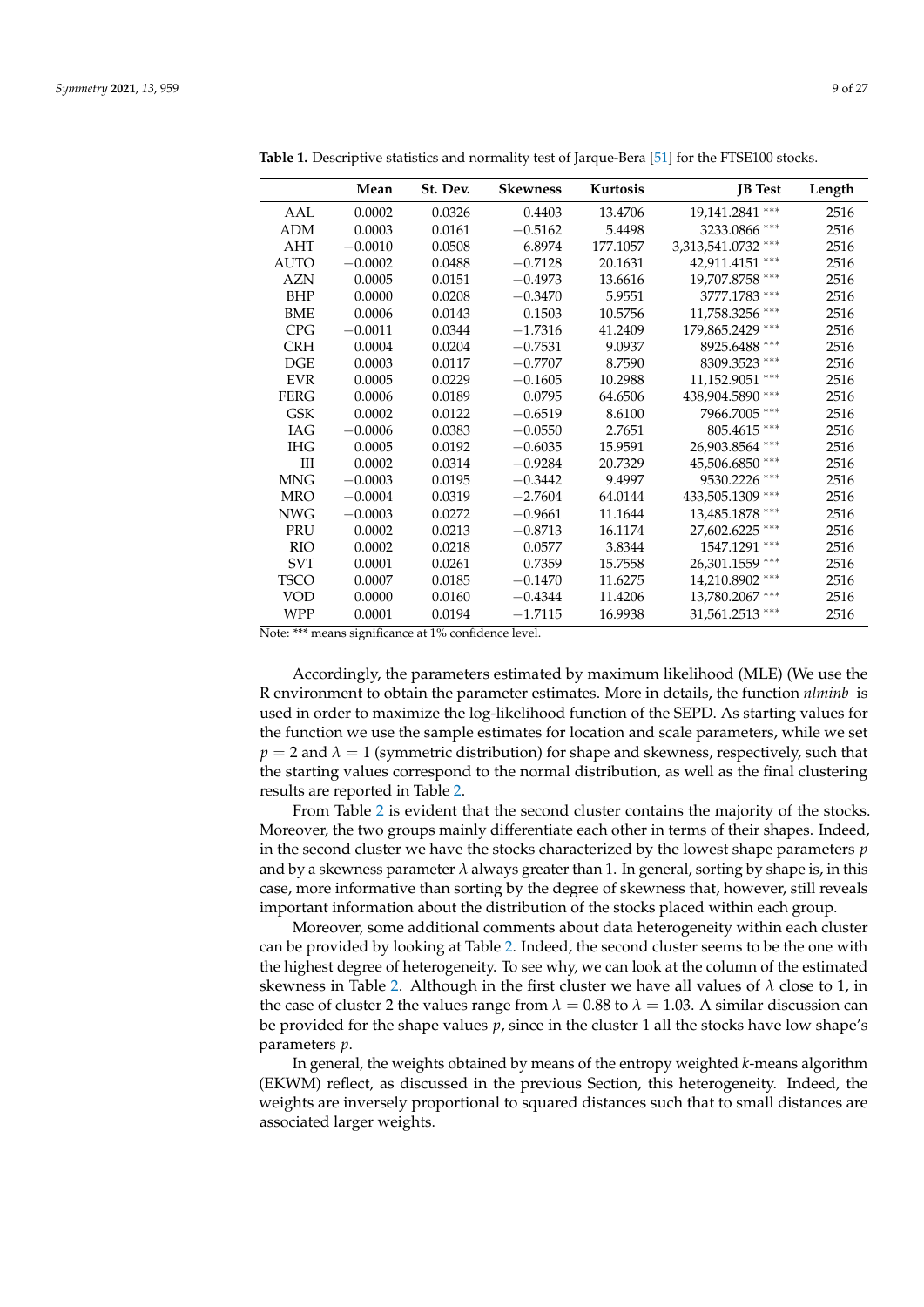|                                  | Location    | Scale    | Shape    | <b>Skewness</b> | Cluster        |
|----------------------------------|-------------|----------|----------|-----------------|----------------|
| AHT                              | 0.000938    | 0.038008 | 0.634380 | 1.020410        | 1              |
| <b>FERG</b>                      | 0.000396    | 0.003676 | 0.737628 | 1.087450        | 1              |
| $\mathop{\mathrm{III}}\nolimits$ | 0.000215    | 0.030700 | 0.802500 | 1.005290        | $\mathbf{1}$   |
| <b>SVT</b>                       | 0.005273    | 0.024976 | 0.571017 | 1.206776        | $\mathbf{1}$   |
| AAL                              | 0.000173    | 0.031175 | 0.970264 | 0.978047        | 2              |
| <b>ADM</b>                       | 0.000326    | 0.015780 | 0.980135 | 0.923800        | $\overline{2}$ |
| <b>AUTO</b>                      | $-0.007066$ | 0.043761 | 0.840452 | 0.885689        | $\overline{2}$ |
| AZN                              | 0.000486    | 0.014322 | 1.005312 | 0.994350        | $\overline{2}$ |
| <b>BHP</b>                       | 0.000069    | 0.020380 | 1.131097 | 0.928945        | $\overline{2}$ |
| <b>BME</b>                       | 0.000587    | 0.013721 | 0.980685 | 1.002382        | $\overline{2}$ |
| <b>CPG</b>                       | $-0.001029$ | 0.032234 | 0.879535 | 0.976905        | $\overline{2}$ |
| <b>CRH</b>                       | 0.000370    | 0.019841 | 1.089496 | 0.981539        | $\overline{2}$ |
| DGE                              | 0.000287    | 0.011343 | 1.076945 | 0.925662        | $\overline{2}$ |
| <b>EVR</b>                       | 0.000544    | 0.022103 | 1.022613 | 0.964463        | $\overline{2}$ |
| <b>GSK</b>                       | 0.000174    | 0.011886 | 1.067266 | 0.966571        | $\overline{2}$ |
| IAG                              | $-0.000660$ | 0.038030 | 1.171752 | 1.034922        | $\overline{2}$ |
| <b>IHG</b>                       | 0.000484    | 0.018176 | 0.883195 | 0.953825        | $\overline{2}$ |
| <b>MNG</b>                       | $-0.000304$ | 0.018965 | 1.066270 | 0.969299        | 2              |
| <b>MRO</b>                       | $-0.000229$ | 0.029521 | 0.937861 | 0.975776        | $\overline{2}$ |
| <b>NWG</b>                       | $-0.000333$ | 0.026422 | 1.009514 | 0.946825        | $\overline{2}$ |
| PRU                              | 0.000284    | 0.020122 | 0.912030 | 0.975315        | $\overline{2}$ |
| <b>RIO</b>                       | 0.000231    | 0.021566 | 1.139757 | 0.987474        | $\overline{2}$ |
| <b>TSCO</b>                      | 0.000734    | 0.017782 | 1.042405 | 0.981452        | $\overline{2}$ |
| <b>VOD</b>                       | 0.000242    | 0.015358 | 0.999362 | 1.011196        | 2              |
| <b>WPP</b>                       | 0.000128    | 0.018252 | 0.952139 | 0.951217        | $\overline{2}$ |

<span id="page-9-0"></span>**Table 2.** MLE parameters estimation from a SEPD and assigned clusters according to the Entropy Weighting K-means–FTSE100 data.

Table [3](#page-9-1) shows the optimal weights computed with respect to the selected  $C = 2$ clusters. According to the arguments presented so far, the weights effectively reflect the degree of heterogeneity of the features. Indeed, in the cluster 2 the shape's weight *w<sup>p</sup>* is the lowest one since the distances in terms of shape parameters in the second cluster are higher than the same shape-based distances in the first cluster.

In the case of other parameters (i.e., location, scale, and skewness) the weights assigned in the two groups are very similar. In other words, the Table [3](#page-9-1) highlights that the two clusters mainly differentiate each other because of the distribution's shape.

<span id="page-9-1"></span>**Table 3.** Distribution-based Entropy Weighting K-means for FTSE100 stocks: resulting weights.

|           | Location | Scale    | <b>Shape</b> | <b>Skewness</b> |
|-----------|----------|----------|--------------|-----------------|
| Cluster 1 | 0.253624 | 0.253463 | 0.245611     | 0.247302        |
| Cluster 2 | 0.261146 | 0.260772 | 0.222667     | 0.255415        |

However, one can ask whether a distribution-based clustering approach for time series is more convenient than other common approaches available. Clearly there is not an easy answer to this question since the usefulness of a clustering approach depends by its aim and by the researcher's goal.

However, in what follows we provide an in-sample comparison of a well-established clustering approach for financial time series based on the stock returns correlations (e.g., see [\[1\]](#page-25-0)). In particular, assuming a *k*-medoids approach, we cluster the time series according to the following correlation-based distance:

$$
d_{n,j} = \sqrt{2(1 - \rho_{n,j})} \tag{13}
$$

that depends by the correlation  $\rho_{n,j}$  between the *n*-th stock returns  $r_{n,t}$  and the *j*-th returns *rj*,*t* . In Figure [6](#page-10-0) is reported the SWC criterion for different clusters *C*. The number of clusters with highest validity are  $C = 7$ .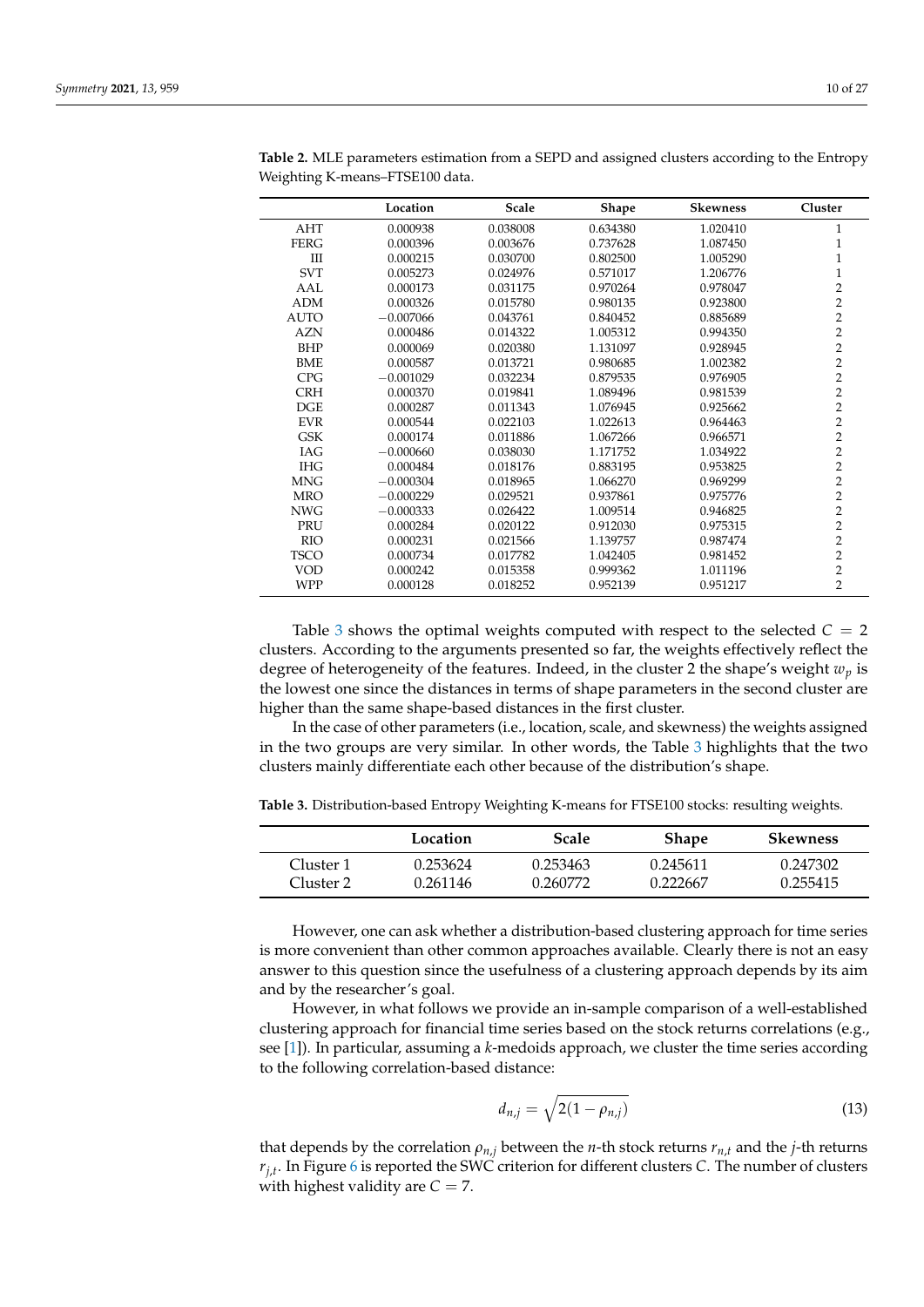

<span id="page-10-0"></span>

Figure 6. Silhouette width criterion for different number of clusters (correlation based clustering) experiment with the FTSE100 stocks.

However the highest SWC is equal to 0.08 and is dramatically lower than the SWC value in Figure [5](#page-7-1) that is equal to 0.6. The differences between the two classifications are shown in Table [4.](#page-10-1)

| <b>SEPD-Based Clustering</b> | <b>Correlation-Based Clustering</b> |
|------------------------------|-------------------------------------|
| $\overline{2}$               | 1                                   |
| $\overline{2}$               | 1                                   |
|                              | 1                                   |
| 2                            | 2                                   |
| $\overline{2}$               | 3                                   |
| 2                            | 4                                   |
| 2                            | 3                                   |
| $\overline{2}$               | 5                                   |
| $\overline{2}$               | 1                                   |
| $\overline{2}$               | 3                                   |
| 2                            | 1                                   |
|                              | 6                                   |
| $\overline{2}$               | 3                                   |
| $\overline{2}$               | 4                                   |
| $\overline{2}$               | 1                                   |
|                              | 1                                   |
| 2                            | 5                                   |
| $\overline{2}$               | 5                                   |
| $\overline{2}$               | 1                                   |
| $\overline{2}$               | 1                                   |
| $\overline{2}$               | 4                                   |
|                              | 7                                   |
| 2                            | 3                                   |
| $\overline{2}$               | 3                                   |
| 2                            | $\mathbf{1}$                        |
|                              |                                     |

<span id="page-10-1"></span>**Table 4.** Differences in the classification between the entropy weighted distribution-based and the correlation-based clustering approaches—FTSE100 data.

In general, according to the SWC criterion, we can argue that the clusters obtained by means of the distribution-based approach are much more accurate than those obtained with a correlation-based approach, that is well established in finance.

#### *3.2. S&P500 Stocks: Industrial Sector*

As additional experiment we also select the stock prices of the companies belonging to the industrial sector that are included in the S&P500 Index. In more detail, we downloaded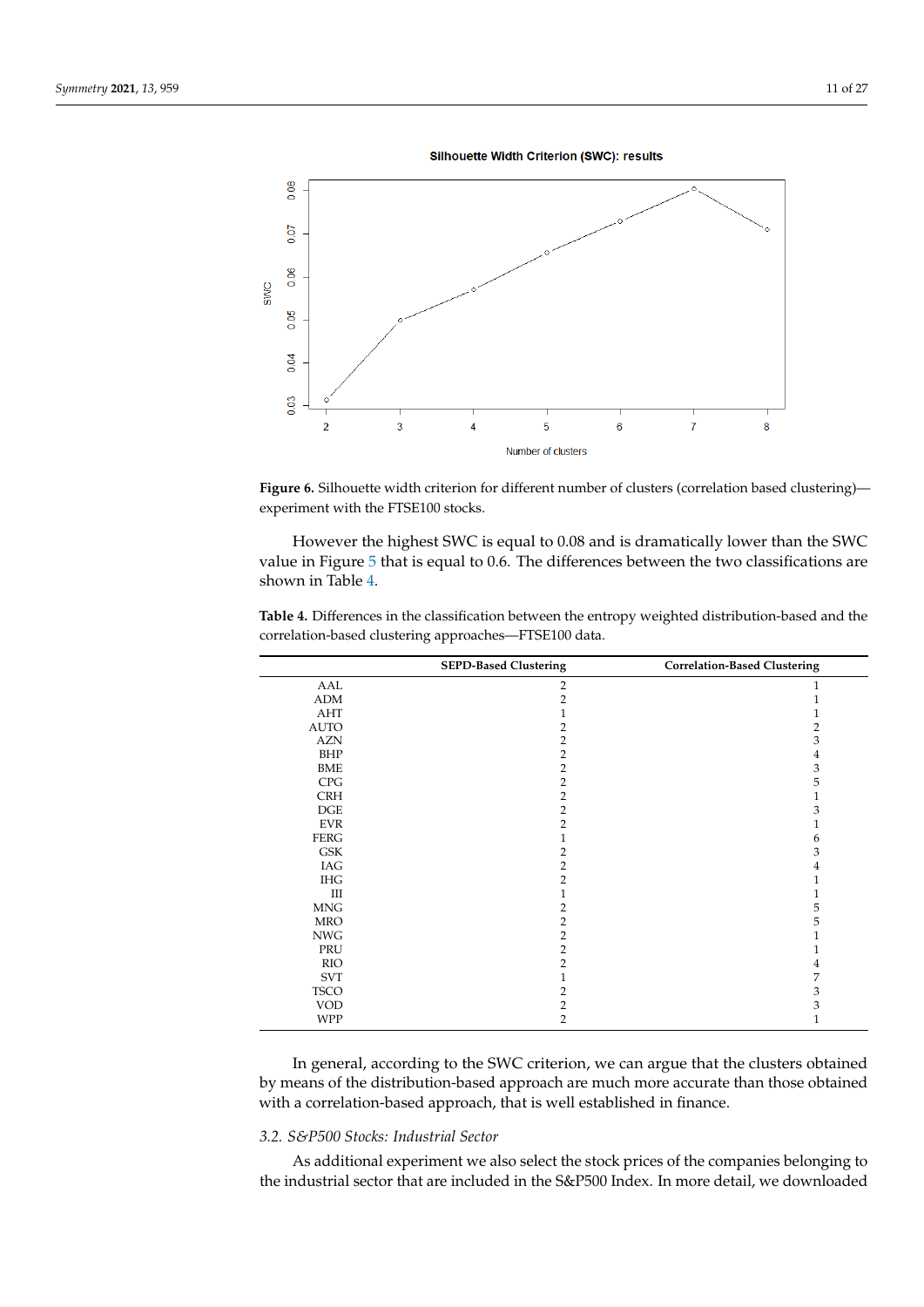the last 10 years of daily observations for all the 74 stocks quoted, specifically from the 1 January 2011 to 1 January 2021.

The considered stocks have different lengths because some of them have been quoted later. Differently from the previous experiment, we now decide to consider in the sample also the stocks with different lengths, thus containing missing values.

Indeed, as the proposed approach is of model-based type, we are able to cluster two time series with different length as far they share a similar distribution. Indeed, in the sample there are also stocks with a length  $T = 200$  as in the case of CARR and OTIS.

The entire list of the stocks considered in the sample, with their length, is shown in the Table [A2.](#page-25-24) Particularly, for each time series we consider the logarithmic returns (Figure [7\)](#page-11-0).

<span id="page-11-0"></span>

**Figure 7.** Sample of stock returns time series included in the dataset under consideration (S&P500 data).

As in the previous experiment, in order to empirically show the aforementioned stock returns characteristics (i.e., heavy tails and skewness) in Figure  $\delta$  are reported the empirical densities for the sample of stock returns also shown in Figure [7.](#page-11-0)

From Figure  $8$  it is possible to note that the considered time series show very different distributions, as well as a strong deviation from Gaussianity. Moreover, we also report in Table [5](#page-13-0) the main descriptive statistics, as well as the [\[51\]](#page-26-17) test of normality. In general, from these simple considerations appear clearly the need for the specification of a very flexible distribution able to accurately capture these differences.

As previously described, the first step of the proposed clustering procedure involves the estimation of the skewed exponential power distribution parameters (i.e., location, scale, skewness and shape) by means of maximum likelihood method. Then, as usual, the second step of the procedure involves the decision about the number of clusters *C*.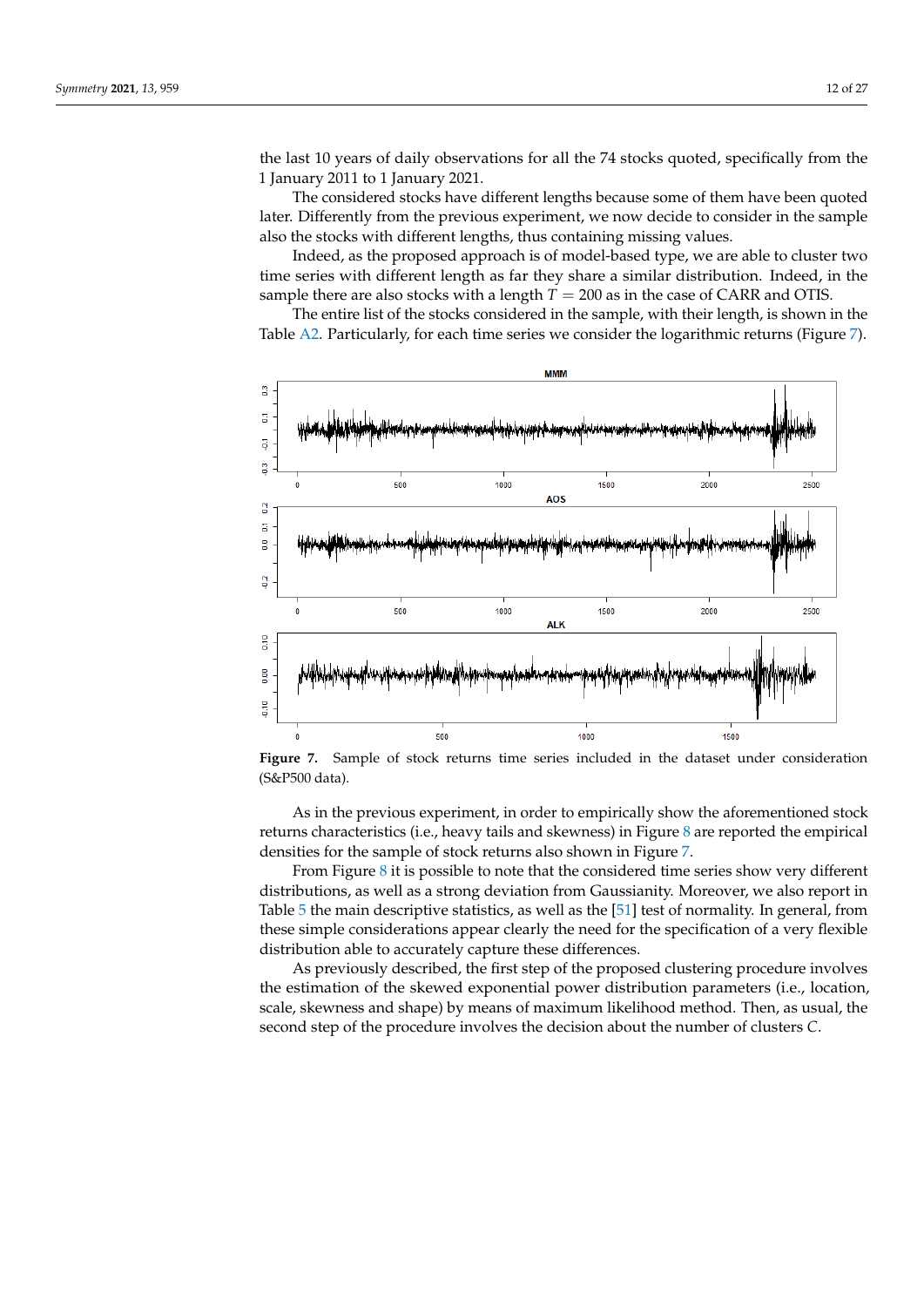<span id="page-12-0"></span>

| Figure 8. Empirical densities of the stocks shown in Figure 7. |  |  |  |
|----------------------------------------------------------------|--|--|--|
|                                                                |  |  |  |

| <b>Stock</b> | Mean      | St. Dev. | <b>Skewness</b> | Kurtosis | <b>IB</b> Test  | Length |
|--------------|-----------|----------|-----------------|----------|-----------------|--------|
| <b>MMM</b>   | 0.0002    | 0.0326   | 0.4403          | 13.4706  | 19,141.2841 *** | 2517   |
| <b>AOS</b>   | 0.0006    | 0.0242   | $-0.8093$       | 17.4330  | 32,194.0594 *** | 2517   |
| <b>ALK</b>   | 0.0005    | 0.0164   | $-0.5533$       | 9.9428   | 7494.6041 ***   | 1793   |
| <b>ALLE</b>  | 0.0006    | 0.0163   | $-0.7401$       | 16.1544  | 27,639.5014 *** | 2517   |
| AAL          | 0.0008    | 0.0169   | $-0.0805$       | 3.4418   | 1248.2562 ***   | 2517   |
| AME          | 0.0006    | 0.0227   | $-0.6764$       | 27.5441  | 79,867.2387 *** | 2517   |
| BA           | 0.0058    | 0.0393   | 0.9665          | 7.8917   | 562.3908 ***    | 200    |
| <b>CHRW</b>  | 0.0004    | 0.0183   | $-0.4986$       | 5.0412   | 2775.3550 ***   | 2517   |
| <b>CARR</b>  | 0.0001    | 0.0154   | $-1.3744$       | 11.4410  | 14,543.0106 *** | 2517   |
| CAT          | 0.0004    | 0.0186   | $-0.0322$       | 8.3402   | 7308.2827 ***   | 2517   |
| <b>CTAS</b>  | 0.0010    | 0.0159   | $-0.3440$       | 14.9755  | 23,605.0368 *** | 2517   |
| <b>CPRT</b>  | 0.0006    | 0.0183   | 0.1817          | 14.9407  | 23,459.7916 *** | 2517   |
| <b>CSX</b>   | 0.0011    | 0.0162   | $-0.5401$       | 19.4430  | 39,825.4771 *** | 2517   |
| <b>CMI</b>   | 0.0005    | 0.0260   | $-0.7426$       | 14.9902  | 23,833.2396 *** | 2517   |
| DE.          | 0.0006    | 0.0172   | $-0.1867$       | 8.2728   | 7204.9810 ***   | 2517   |
| <b>DAL</b>   | 0.0005    | 0.0173   | $-0.6308$       | 10.5860  | 11,939.0318 *** | 2517   |
| <b>DOV</b>   | 0.0007    | 0.0159   | $-1.2111$       | 15.0746  | 24,484.0007 *** | 2517   |
| <b>ETN</b>   | 0.0003    | 0.0173   | $-0.9108$       | 17.9497  | 34,187.4551 *** | 2517   |
| <b>EMR</b>   | 0.0004    | 0.0181   | 0.0802          | 12.4383  | 16,253.7474 *** | 2517   |
| <b>EFX</b>   | 0.0003    | 0.0150   | $-0.3772$       | 6.7968   | 4913.7515 ***   | 2517   |
| <b>EXPD</b>  | 0.0006    | 0.0173   | 0.1549          | 7.6491   | 6157.3116 ***   | 2517   |
| FAST         | 0.0009    | 0.0203   | $-0.4309$       | 8.8030   | 7638.9534 ***   | 2339   |
| <b>FDX</b>   | 0.0004    | 0.0182   | $-0.6436$       | 10.6534  | 12,096.2927 *** | 2517   |
| <b>FTV</b>   | 0.0005    | 0.0178   | $-0.3642$       | 17.6651  | 14,804.7770 *** | 1133   |
| <b>FBHS</b>  | 0.0004    | 0.0144   | $-0.4477$       | 6.3062   | 4262.9559 ***   | 2517   |
| <b>GNRC</b>  | $-0.0001$ | 0.0202   | $-0.0884$       | 8.9715   | 8458.9914 ***   | 2517   |
| GD           | 0.0012    | 0.0241   | 0.5907          | 10.1009  | 10,864.4486 *** | 2517   |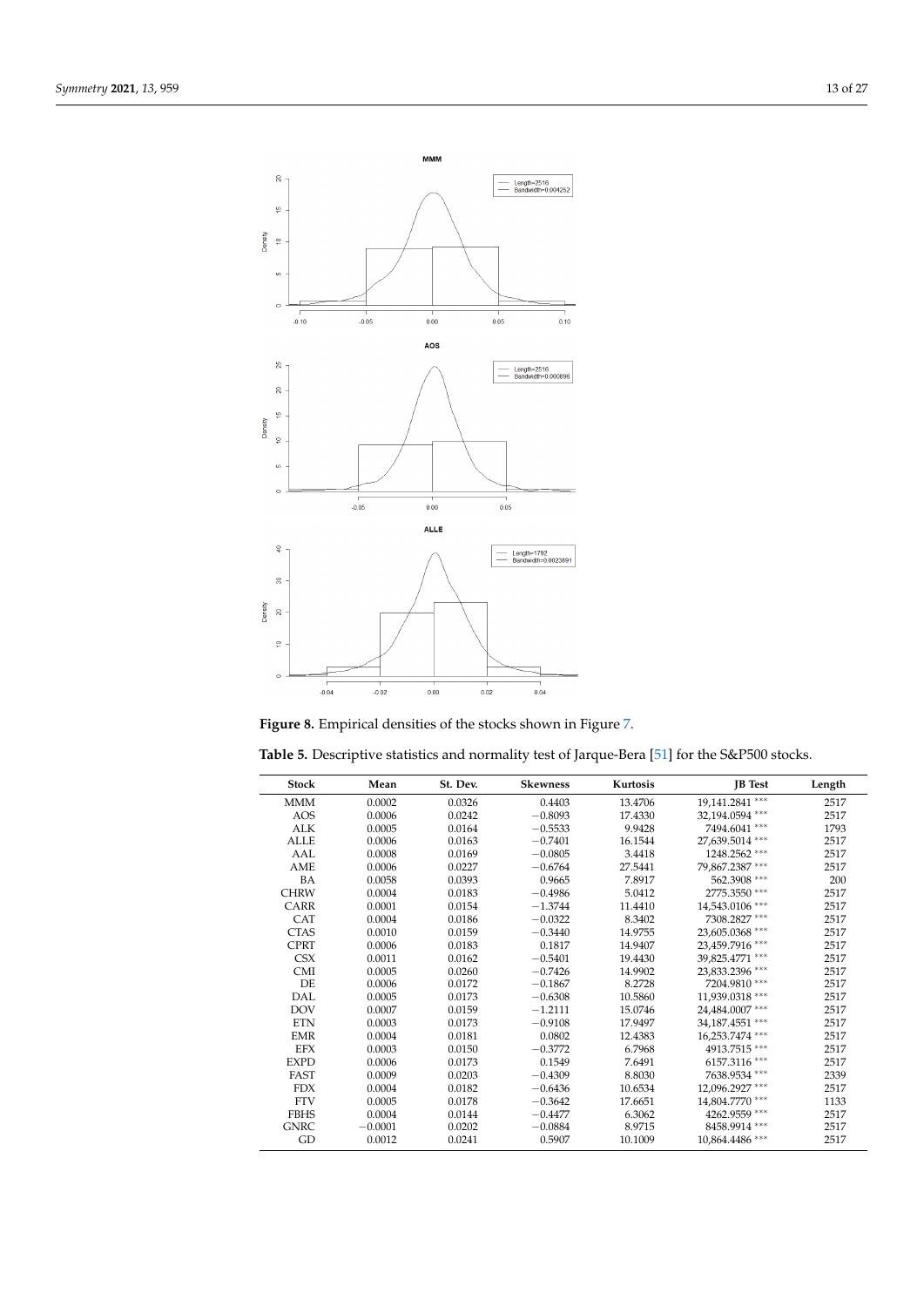| <b>Stock</b>                | Mean      | St. Dev. | <b>Skewness</b> | Kurtosis | <b>JB</b> Test                | Length |
|-----------------------------|-----------|----------|-----------------|----------|-------------------------------|--------|
| GE                          | 0.0005    | 0.0173   | 0.0860          | 13.3704  | 18,780.3863 ***               | 2517   |
| <b>GWW</b>                  | 0.0007    | 0.0175   | $-0.4450$       | 6.4335   | 4337.4524 ***                 | 2463   |
| HON                         | 0.0006    | 0.0148   | $-0.1974$       | 11.3107  | 13,454.9980 ***               | 2517   |
| <b>HWM</b>                  | $-0.0001$ | 0.0264   | $-0.4662$       | 11.5068  | 13,999.6075 ***               | 2517   |
| $\mathop{\rm HII}$          | 0.0007    | 0.0150   | $-0.5132$       | 6.5607   | 4633.3047 ***                 | 2517   |
| IEX                         | 0.0007    | 0.0160   | 1.9067          | 46.0650  | 146,908.9322 ***              | 1647   |
| <b>INFO</b>                 | 0.0008    | 0.0251   | $-0.3388$       | 6.9870   | 1892.4783 ***                 | 917    |
| <b>ITW</b>                  | 0.0006    | 0.0150   | $-0.1942$       | 11.5515  | 14,032.6104 ***               | 2517   |
| IR                          | 0.0003    | 0.0180   | $-0.2123$       | 5.1921   | 2852.1589 ***                 | 2517   |
| <b>JBHT</b>                 | 0.0005    | 0.0158   | $-0.2285$       | 8.1095   | 6931.2264 ***                 | 2517   |
| J                           | 0.0004    | 0.0158   | $-0.4979$       | 7.3329   | 5753.7195 ***                 | 2517   |
| <b>JCI</b>                  | 0.0006    | 0.0196   | $-0.5279$       | 12.0699  | 15,419.7615 ***               | 2517   |
| KSU                         | 0.0006    | 0.0179   | $-1.2609$       | 19.1160  | 39,046.5207 ***               | 2517   |
| <b>LHX</b>                  | 0.0007    | 0.0161   | $-0.3588$       | 10.6848  | 12,046.8015 ***               | 2517   |
| <b>LDOS</b>                 | 0.0008    | 0.0134   | $-0.6141$       | 14.4475  | 22,082.3240 ***               | 2517   |
| <b>LMT</b>                  | 0.0005    | 0.0208   | $-0.4192$       | 7.3590   | 5763.8034 ***                 | 2517   |
| <b>MAS</b>                  | 0.0007    | 0.0207   | $-0.2718$       | 5.2009   | 2873.8198 ***                 | 2517   |
| <b>NLSN</b>                 | 0.0004    | 0.0137   | $-0.8574$       | 11.6144  | 14,478.3288 ***               | 2517   |
| <b>NSC</b>                  | 0.0001    | 0.0198   | $-1.6786$       | 27.7429  | 81,459.1085 ***               | 2500   |
| <b>NOC</b>                  | 0.0007    | 0.0143   | $-0.1255$       | 8.0477   | 6811.0182***                  | 2517   |
| ODFL                        | 0.0006    | 0.0175   | $-0.1828$       | 10.7789  | 12,218.9127 ***               | 2517   |
| <b>OTIS</b>                 | 0.0010    | 0.0181   | $-0.0697$       | 4.9432   | 2570.1778 ***                 | 2517   |
| <b>PCAR</b>                 | 0.0021    | 0.0255   | 0.3171          | 5.3143   | 245.0319 ***                  | 200    |
| PH                          | 0.0003    | 0.0167   | $-0.1098$       | 5.1097   | 2749.0581 ***                 | 2517   |
| <b>PNR</b>                  | 0.0005    | 0.0195   | $-0.5206$       | 12.0102  | 15,265.5206 ***               | 2517   |
| PWR                         | 0.0004    | 0.0181   | $-0.5505$       | 13.2218  | 18,489.7124 ***               | 2517   |
| RTX                         | 0.0005    | 0.0207   | $-1.9917$       | 34.1081  | 123,835.8960 ***              | 2517   |
| <b>RSG</b>                  | 0.0004    | 0.0196   | $-0.1265$       | 9.3393   | 9169.7468 ***                 | 2517   |
| RHI                         | 0.0006    | 0.0189   | $-0.2785$       | 11.0507  | 12,860.5887 ***               | 2517   |
| ROK                         | 0.0008    | 0.0153   | $-0.4364$       | 8.5542   | 7767.5581 ***                 | 2517   |
| <b>ROL</b>                  | 0.0007    | 0.0148   | $-0.5568$       | 8.8381   | 8336.3830 ***                 | 2517   |
| <b>ROP</b>                  | 0.0006    | 0.0121   | $-1.7053$       | 22.4745  | 54,267.9783 ***               | 2517   |
| <b>SNA</b>                  | 0.0002    | 0.0164   | $-0.4683$       | 16.5103  | 28,722.5064 ***               | 2517   |
| LUV                         | 0.0005    | 0.0167   | $-0.1462$       | 7.3703   | 5716.4328 ***                 | 2517   |
| <b>SWK</b>                  | 0.0005    | 0.0198   | $-0.8209$       | 22.7150  | 54,471.1200 ***               | 2517   |
| <b>TDY</b>                  | 0.0011    | 0.0205   | $-0.6358$       | 26.5648  | 74,280.1975 ***               | 2517   |
| <b>TXT</b>                  | 0.0009    | 0.0173   | $-1.4434$       | 25.9249  | 71,458.1550 ***               | 2517   |
| TT                          | 0.0007    | 0.0175   | $-0.4868$       | 6.2835   | 4248.3077 ***                 | 2517   |
| <b>TDG</b>                  | 0.0003    | 0.0223   | $-0.3101$       | 10.5591  | 11,752.7020 ***               | 2517   |
| $\ensuremath{\mathrm{UNP}}$ | 0.0002    | 0.0307   | $-0.7200$       | 16.6715  | 29,409.5251 ***               | 2517   |
| <b>UAL</b>                  | 0.0007    | 0.0161   | $-0.4693$       | 8.5580   | 7786.9958 ***                 | 2517   |
| <b>UPS</b>                  | 0.0005    | 0.0137   | 0.0987          | 12.3985  | 16,151.3421 ***               | 2517   |
| URI                         | 0.0009    | 0.0296   | $-0.5009$       | 6.2084   | $4155.5368$ $^{\ast\ast\ast}$ | 2517   |
| <b>VRSK</b>                 | 0.0007    | 0.0137   | $-0.1206$       | 13.4321  | 18,957.1646 ***               | 2517   |
| <b>WM</b>                   | 0.0004    | 0.0200   | $-0.5989$       | 9.3161   | $9268.1082$ ***               | 2517   |
| <b>WAB</b>                  | 0.0006    | 0.0120   | $-0.6692$       | 14.2371  | 21,478.1235 ***               | 2517   |
| <b>XYL</b>                  | 0.0007    | 0.0166   | $-0.1198$       | 8.1649   | 6462.2884 ***                 | 2320   |

<span id="page-13-0"></span>**Table 5.** *Cont.*

 $\overline{a}$  $\overline{a}$ 

Note: \*\*\* means significance at 1% confidence level.

As previously specified, we take advantage of the silhouette width criterion (SWC), whose results are shown in the Figure [9.](#page-13-1)

<span id="page-13-1"></span>

**Figure 9.** Silhouette width criterion for different number of clusters *C* (distribution-based clustering)— S&P500 stocks.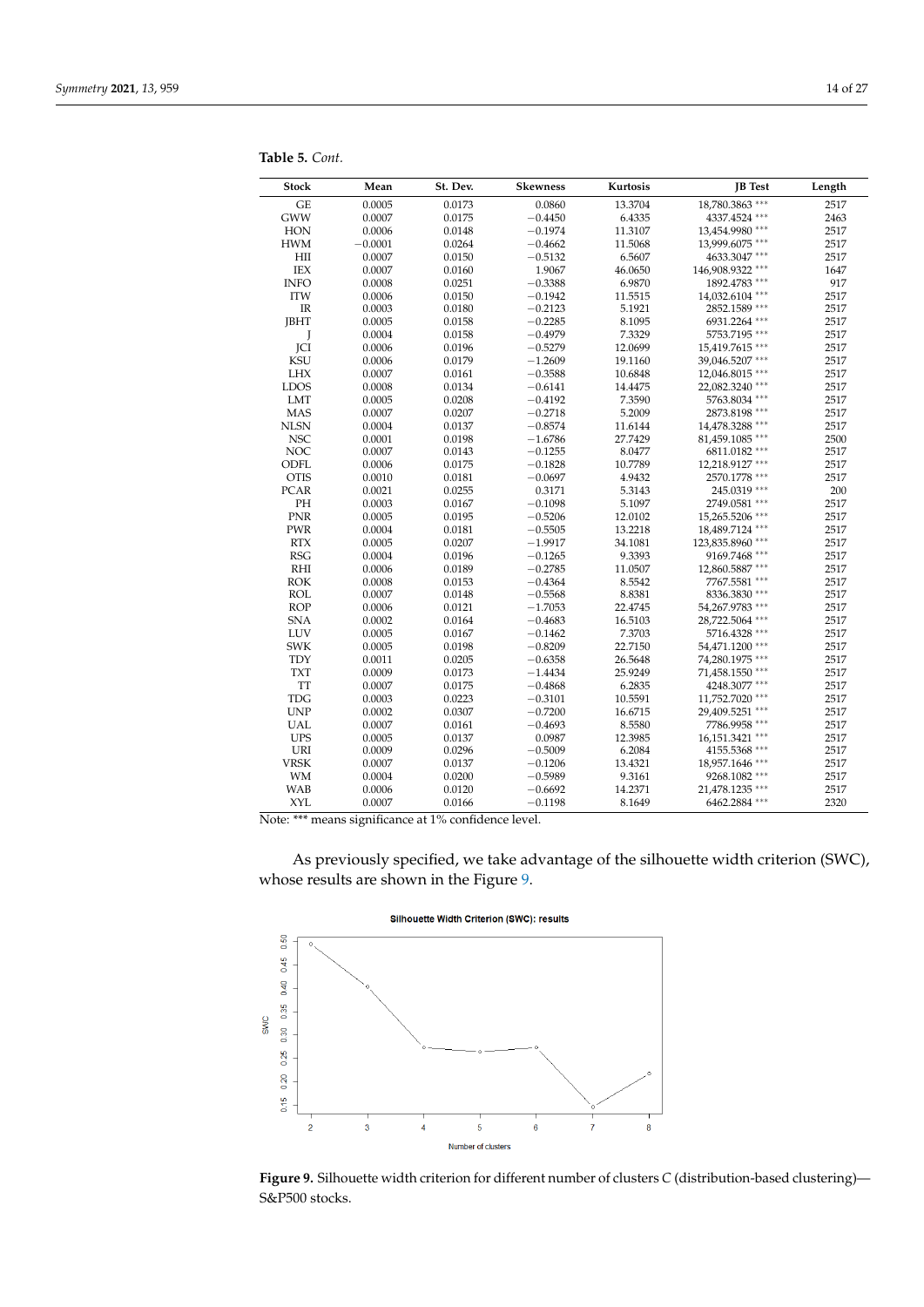The highest value of the silhouette is obtained with  $C = 2$  clusters. Then, from the distribution (SEPD)-based entropy weighting *k*-Means (SEPD-EWKM) algorithm we obtain the hard partition shown in Table [6.](#page-15-1)

As in the previous experiment, the two resulting clusters are not balanced since the second cluster contains most of the stocks in the sample. Moreover, it appears clearly that the two clusters differentiate each other in terms of shape. Indeed, the first cluster contains all the stocks with shape parameter  $p$  lower than  $p = 0.9$ , while on the other side in the second one we have all the stocks with higher shape's parameters.

However, additionally, the skewness  $\lambda$  allows a remarkable distinction among the two clusters since in the first group we find most of the stocks with  $\lambda > 1$  while in the second one the stocks with a lower degree of skewness. Nevertheless, the heterogeneity in terms of skewness in the first cluster appear considerable.

**Table 6.** MLE estimates of a skewed exponential power distribution and the entropy weighting clustering results—S&P500 data.

|                                   | Location $\mu$       | Scale $\sigma$       | Shape p              | Skewness $\lambda$   | Cluster                          |
|-----------------------------------|----------------------|----------------------|----------------------|----------------------|----------------------------------|
| <b>BA</b>                         | 0.000529             | 0.020121             | 0.809235             | 0.961483             | $\mathbf{1}$                     |
| CARR                              | 0.005634             | 0.037575             | 0.869097             | 1.022203             | $\mathbf{1}$                     |
| <b>CTAS</b>                       | 0.001057             | 0.014841             | 0.828099             | 0.972663             | $\mathbf{1}$                     |
| EFX                               | 0.000743             | 0.015000             | 0.910557             | 0.976399             | $\mathbf{1}$                     |
| <b>FTV</b>                        | 0.000516             | 0.016727             | 0.880068             | 1.010577             | $\mathbf{1}$                     |
| GE                                | $-0.000323$          | 0.019545             | 0.819186             | 0.987702             | $\mathbf{1}$                     |
| <b>GNRC</b>                       | 0.001210             | 0.023105             | 0.909975             | 1.013188             | $\mathbf{1}$                     |
| HON                               | 0.000665             | 0.014166             | 0.898461             | 0.999329             | $\mathbf{1}$                     |
| <b>INFO</b>                       | 0.000744             | 0.014293             | 0.862185             | 1.000896             | $\mathbf{1}$                     |
| <b>LDOS</b>                       | 0.000719             | 0.016602             | 0.907270             | 0.955210             | $\mathbf{1}$                     |
| <b>MMM</b>                        | 0.000428             | 0.013126             | 0.894845             | 0.965327             | $\mathbf{1}$                     |
| <b>NLSN</b>                       | 0.000161             | 0.018310             | 0.886294             | 1.006444             | $\mathbf{1}$                     |
| <b>OTIS</b>                       | 0.003455             | 0.024927             | 0.768527             | 1.186048             | $\mathbf{1}$                     |
| <b>RTX</b>                        | 0.000246             | 0.015165             | 0.830205             | 0.979384             | $\mathbf{1}$                     |
| <b>SWK</b>                        | $-0.000646$          | 0.018981             | 0.798267             | 0.880760             | $\mathbf{1}$                     |
| <b>TDG</b>                        | 0.001156             | 0.018331             | 0.820059             | 0.992412             | $\mathbf{1}$                     |
| <b>TXT</b>                        | 0.000295             | 0.021221             | 0.865774             | 1.001103             | $\mathbf{1}$                     |
| <b>UAL</b>                        | 0.000242             | 0.028890             | 0.904769             | 1.006104             | $\mathbf{1}$                     |
| <b>VRSK</b>                       | 0.000705             | 0.012904             | 0.881891             | 0.973572             | $\mathbf{1}$                     |
| <b>WM</b>                         | 0.000407             | 0.011229             | 0.862004             | 0.943475             | $\mathbf{1}$                     |
| AAL                               | 0.000173             | 0.031175             | 0.970261             | 0.978034             | $\overline{2}$                   |
| <b>ALK</b>                        | 0.000561             | 0.022819             | 0.941247             | 0.978997             | $\overline{\mathbf{c}}$          |
| <b>ALLE</b>                       | 0.000522             | 0.015682             | 0.980738             | 0.931036             | $\overline{c}$                   |
| AME                               | 0.000644             | 0.015499             | 0.929582             | 0.973628             | $\overline{2}$                   |
| <b>AOS</b>                        | 0.000757             | 0.016787             | 1.040460             | 0.949007             | $\overline{\mathbf{c}}$          |
| CAT                               | 0.000356             | 0.018032             | 1.043622             | 0.999351             | $\overline{2}$                   |
| <b>CHRW</b>                       | 0.000153             | 0.014709             | 0.959506             | 0.930355             | $\overline{2}$                   |
| <b>CMI</b>                        | 0.000387             | 0.018176             | 0.977557             | 0.988523             | $\overline{\mathbf{c}}$          |
| <b>CPRT</b>                       | 0.001047             | 0.014979             | 0.927105             | 0.992372             | $\overline{2}$                   |
| <b>CSX</b>                        | 0.000646             | 0.017462             | 1.043010             | 0.955829             | $\overline{2}$                   |
| <b>DAL</b>                        | 0.000517             | 0.024814             | 0.952124             | 0.980727             | $\overline{2}$                   |
| DE                                | 0.000556             | 0.016703             | 0.951225             | 0.983644             | $\overline{c}$                   |
| <b>DOV</b>                        | 0.000546             | 0.016845             | 0.988254             | 0.968131             | $\overline{2}$                   |
| <b>EMR</b>                        | 0.000267             | 0.016463             | 0.930394             | 0.967078             | $\overline{\mathbf{c}}$          |
| <b>ETN</b>                        | 0.000450             | 0.017423             | 0.995600             | 0.974408             | $\overline{c}$                   |
| <b>EXPD</b>                       | 0.000267             | 0.014679             | 1.011972             | 0.957943             | $\overline{c}$                   |
| FAST                              | 0.000560             | 0.016874             | 1.017518             | 0.999670             | $\overline{c}$<br>$\overline{c}$ |
| <b>FBHS</b><br><b>FDX</b>         | 0.000868             | 0.019631             | 0.965633             | 0.978979             | $\overline{c}$                   |
| GD                                | 0.000456             | 0.017386             | 0.963798             | 0.981288             | $\overline{c}$                   |
|                                   | 0.000396             | 0.014028             | 1.047922             | 0.940179<br>0.995514 | $\overline{c}$                   |
| GWW<br>HII                        | 0.000490<br>0.000664 | 0.016469<br>0.017031 | 0.960258<br>1.015763 | 0.935556             | $\overline{c}$                   |
| <b>HWM</b>                        | $-0.000064$          | 0.025139             |                      | 0.939999             | $\overline{c}$                   |
| IEX                               | 0.000699             | 0.014599             | 0.909516<br>1.031668 | 0.962203             | $\overline{c}$                   |
| $\ensuremath{\mathsf{IR}}\xspace$ | 0.000843             | 0.024407             | 1.015252             | 0.942748             | $\overline{c}$                   |
| <b>ITW</b>                        | 0.000639             | 0.014417             | 0.922543             | 0.969491             | $\overline{c}$                   |
| J                                 | 0.000343             | 0.017644             | 1.045491             | 0.976824             | $\overline{c}$                   |
| <b>JBHT</b>                       | 0.000498             | 0.015420             | 1.081486             | 1.014217             | $\overline{c}$                   |
| JCI                               | 0.000431             | 0.015401             | 1.046638             | 0.968509             | $\overline{c}$                   |
| <b>KSU</b>                        | 0.000603             | 0.018785             | 1.023660             | 0.994975             | $\overline{c}$                   |
| <b>LHX</b>                        | 0.000620             | 0.015306             | 0.974821             | 0.932664             | $\overline{c}$                   |
| LMT                               | 0.000783             | 0.012718             | 0.962104             | 0.975880             | $\overline{c}$                   |
| LUV                               | 0.000532             | 0.020178             | 0.986733             | 0.964936             | $\overline{c}$                   |
| MAS                               | 0.000680             | 0.020248             | 1.019500             | 0.984060             | $\overline{2}$                   |
|                                   |                      |                      |                      |                      |                                  |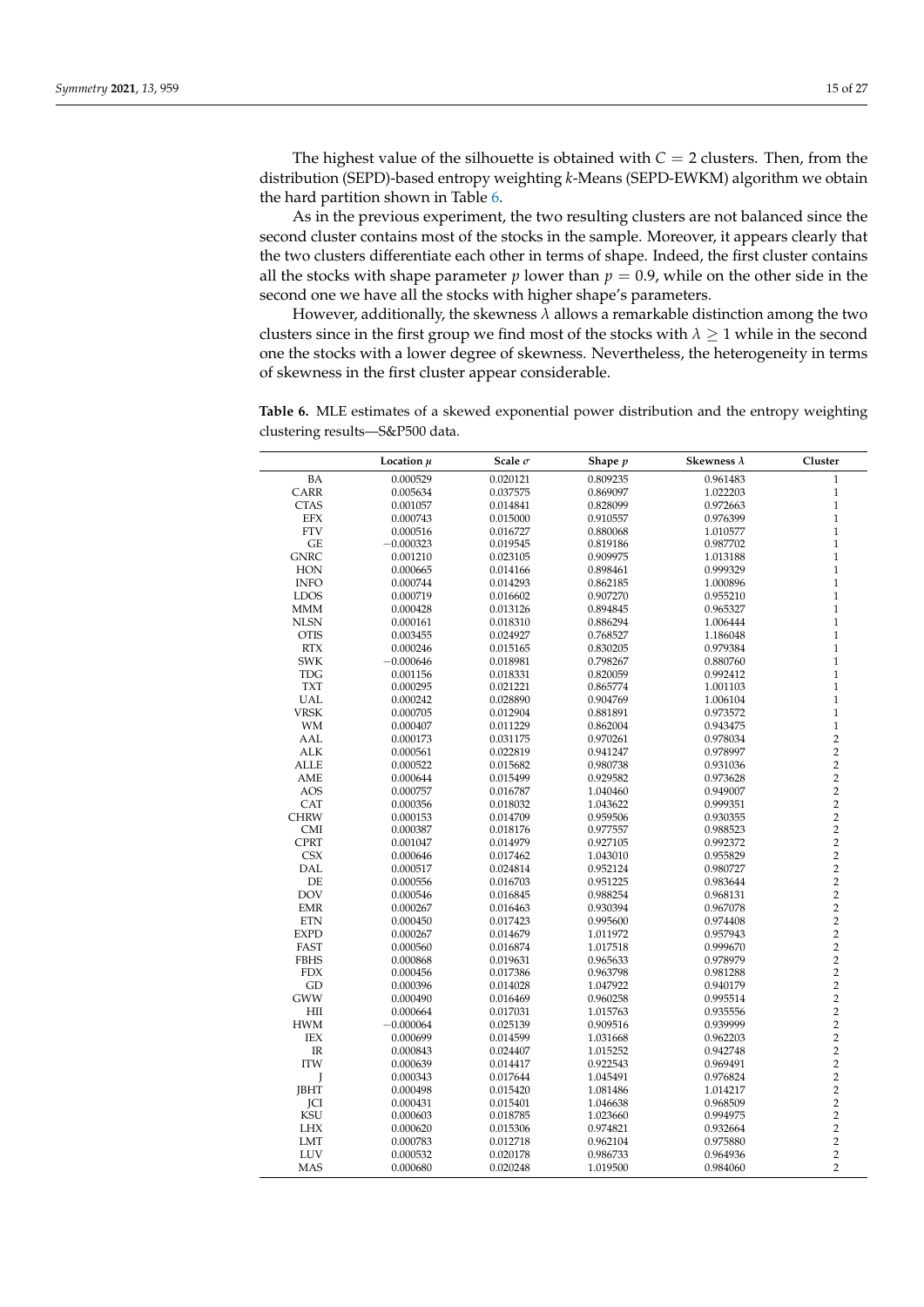|             | Location $\mu$ | Scale $\sigma$ | Shape p  | Skewness $\lambda$ | Cluster        |
|-------------|----------------|----------------|----------|--------------------|----------------|
| <b>NOC</b>  | 0.000740       | 0.013834       | 1.019146 | 0.947251           | $\overline{2}$ |
| <b>NSC</b>  | 0.000618       | 0.016801       | 1.014521 | 0.964525           | $\overline{2}$ |
| ODFL.       | 0.001056       | 0.017740       | 1.116417 | 0.950527           | $\overline{2}$ |
| <b>PCAR</b> | 0.000295       | 0.016396       | 1.074364 | 0.986350           | $\overline{2}$ |
| <b>PH</b>   | 0.000523       | 0.018614       | 0.968202 | 0.976833           | $\overline{2}$ |
| <b>PNR</b>  | 0.000388       | 0.017448       | 1.044595 | 0.924451           | $\overline{2}$ |
| <b>PWR</b>  | 0.000523       | 0.019236       | 0.945752 | 0.953866           | $\overline{2}$ |
| RHI         | 0.000365       | 0.018797       | 0.971600 | 0.962834           | $\overline{2}$ |
| <b>ROK</b>  | 0.000568       | 0.018245       | 0.959031 | 0.993951           | $\overline{2}$ |
| <b>ROL</b>  | 0.000815       | 0.014646       | 0.979196 | 0.991513           | $\overline{2}$ |
| <b>ROP</b>  | 0.000716       | 0.014215       | 0.935390 | 0.964640           | 2              |
| <b>RSG</b>  | 0.000593       | 0.011185       | 0.925639 | 0.977828           | $\overline{2}$ |
| <b>SNA</b>  | 0.000507       | 0.016137       | 0.944876 | 0.962180           | $\overline{2}$ |
| TDY         | 0.000861       | 0.016373       | 1.002064 | 0.966281           | $\overline{2}$ |
| TT          | 0.000704       | 0.017061       | 0.988580 | 0.965844           | $\overline{2}$ |
| <b>UNP</b>  | 0.000661       | 0.015663       | 1.073618 | 0.996020           | $\overline{2}$ |
| <b>UPS</b>  | 0.000453       | 0.012969       | 0.923857 | 0.967459           | $\overline{2}$ |
| URI         | 0.000914       | 0.028867       | 1.027572 | 0.951293           | $\overline{2}$ |
| <b>WAB</b>  | 0.000425       | 0.019372       | 0.976249 | 0.969278           | $\overline{2}$ |
| <b>XYL</b>  | 0.000673       | 0.016063       | 1.013724 | 0.981268           | 2              |

<span id="page-15-1"></span>**Table 6.** *Cont.*

Heterogeneity can also be analyzed by means of the features' weights that show at the same time the relative importance of each estimated parameter in determining the cluster's composition. The optimal weights for this experiment are reported in Table [7.](#page-15-2)

<span id="page-15-2"></span>**Table 7.** Distribution-based Distribution-based Entropy Weighting K-means for S&P500 stocks: resulting weights.

|           | Location $(w_1)$ | Scale $(w_2)$ | Shape $(w_3)$ | Skewness $(w_4)$ |
|-----------|------------------|---------------|---------------|------------------|
| Cluster 1 | 0.255808         | 0.255629      | 0.247364      | 0.241199         |
| Cluster 2 | 0.258694         | 0.258503      | 0.229691      | 0.253112         |

The weights in Table [7](#page-15-2) highlight that the important information in determining clusters' differences are the distribution's shapes. Indeed, while the other parameters have almost the same weights, very close to an equal weighting scheme, in cluster 2 the shape is less weighted. According to the weights interpretation we have seen so far, the lower weight assigned to *w<sup>p</sup>* depends on the greater distances among the stocks within the second cluster in terms of shape.

Although, in the previous experiment we compared the clusters obtained with the proposed distribution-based approach with those obtained by a correlation-based one, in this case this is not possible. Indeed, not all the clustering procedures can handle time series with different lengths.

In the next Section, we propose a possible use of this clustering approach in the real world. An immediate example is, once it is applied to financial data, represented by the portfolio selection. Therefore, in Section [4,](#page-15-0) we provide the results about the financial performance of the portfolios built by means of the proposed clustering model.

In this context, since we will work only with time series of equal length, we will be able to compare the proposed clustering approach with a correlation-based one for the S&P500 Industrial data.

#### <span id="page-15-0"></span>**4. Portfolio Analysis**

The clusters obtained in the previous Section by the proposed approach can be seen as possible portfolios from an asset allocation perspective.

Financial literature provided various approaches to portfolio selection. In what follows, we consider the global minimum variance (GMV) strategy [\[52\]](#page-26-18). Assuming to have *N* time series of stock returns collected into a matrix *R<sup>t</sup>* , the portfolio problem can be written as [\[53,](#page-26-19)[54\]](#page-26-20):

<span id="page-15-3"></span>
$$
\min_{w} w' \Sigma w \tag{14}
$$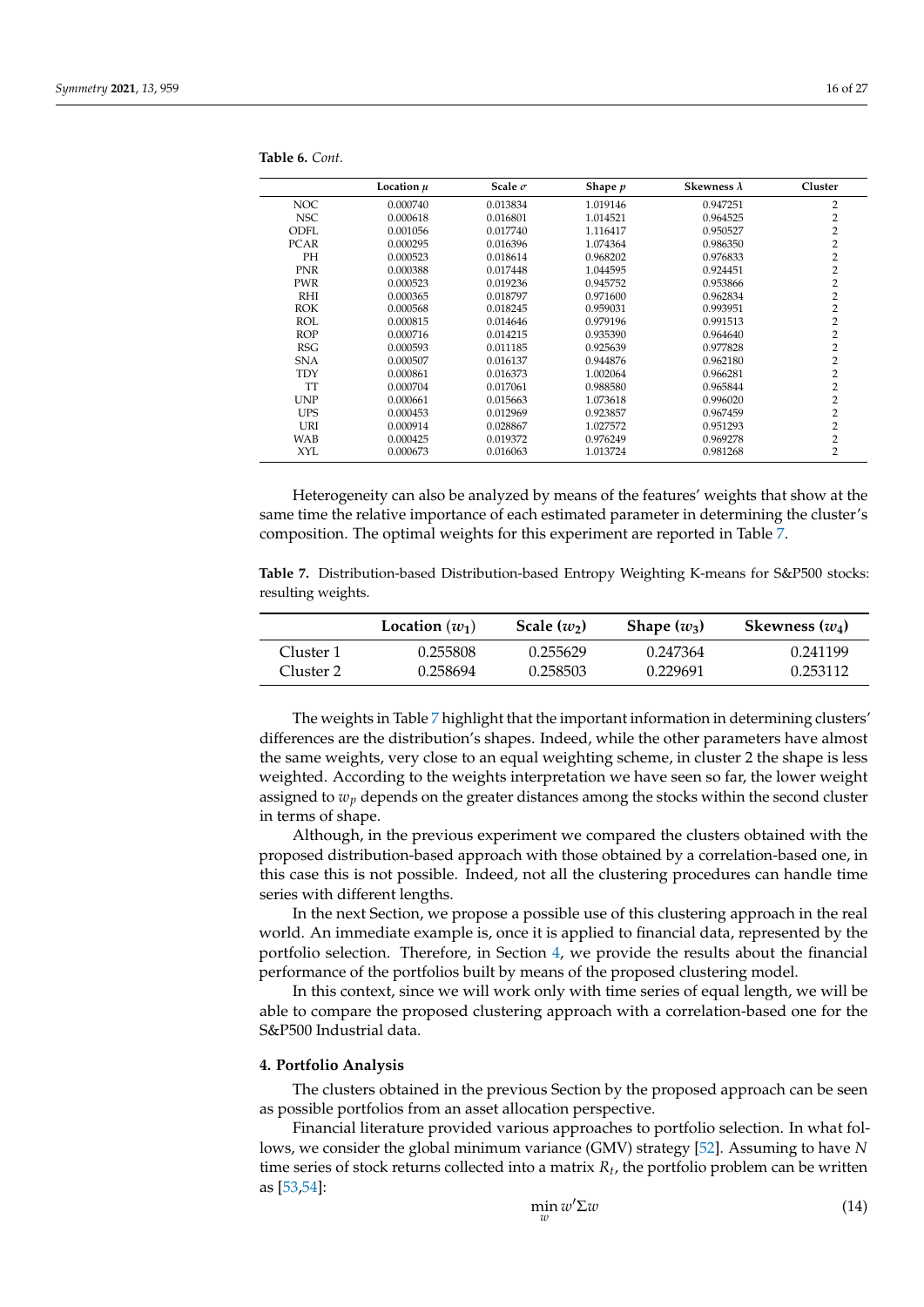under the constraint:

$$
\sum_{n=1}^{N} w_m = 1 \tag{15}
$$

The optimal global minimum variance weights *w*, as solution of the minimization problem [\(14\)](#page-15-3), are:

$$
w = \frac{\Sigma^{-1} 1_N}{1'_N \Sigma^{-1} 1_N} \tag{16}
$$

Note that the elements of the vector  $w$  can be negative, so we allow for short sales. Then, by replacing  $\Sigma^{-1}$  with  $\hat{\Sigma}^{-1}$  we get the optimal *estimated* GMV portfolio weights that we call  $\hat{w}$ . In this paper, since we do not have the problem of dimensionality (In the *large dimensional setting*, where  $N > T$ , the sample covariance estimator results in an illconditioned covariance matrix that cannot be inverted (for example see [\[55–](#page-26-21)[58\]](#page-26-22)). However in both the considered applications presented in this paper we have that  $T > N$  (actually *M*, the estimation window, is always greater than the number of assets *N*), we estimate the covariance matrix  $\Sigma$  by means of the sample covariance estimator:

$$
\hat{\Sigma} = \frac{1}{T - 1} \sum_{t=1}^{T} (R_t - \hat{\mu})'(R_t - \hat{\mu})
$$
\n(17)

with  $\hat{\mu}$  is the vector containing the sample averages over the time of the stocks in  $R_t$ . Nevertheless, [\[59\]](#page-26-23) showed that empirically the naive or *Talmudic* (The *Talmud* is the central text of Rabbinic Judaism that provides the following investment advice: "let every man divide his money into three parts, and invest a third in land, a third in business, and a third let him keep by him in reserve") diversification rule returns the highest performances in out-of-sample analysis with respect to most alternatives. This result highlights the relevance of the estimation error in portfolio selection, coming from the fact that the investors estimate unknown quantities. Indeed, the equally weighted strategy (1/*N*) is the only diversification strategy with zero estimation error, since nothing is estimated.

In what follows, we consider each cluster as a possible set of stock and we use both the naive 1/*N* and the global minimum variance (GMV) approaches to build *C*-th different portfolios.

First of all, we use the first 5 years of observations to generate the clusters according to the distribution-based procedure discussed above. Then, the proposed clustering approach is compared from the point of view of asset allocation also with a correlation-based clustering, commonly used in finance to form portfolio of stocks.

In order to evaluate the out-of-sample performances of each portfolio, we follow the empirical procedure of [\[59\]](#page-26-23), based on a "rolling-sample" approach.

Specifically, given a *T* daily observation of the securities returns, we choose an estimation widow of one year,  $M = 252$ , to estimate the covariance structure across the asset needed for the implementation of the GMV strategy.

Then, in order to avoid a costly daily portfolio rebalancing, we suppose a monthly rebalance, such that with a window of  $M = 252$  observations the investor update the portfolio structure each  $m = 20$  trading days.

This process is recursively repeated by adding the return for the next period in the dataset and dropping the earliest one until the end of the dataset is reached. The result is, therefore, a time series of length  $(T - M)/m$  of returns (Supposing a daily portfolio rebalancing the final length would be  $T - M$ . In the presence of trading costs, a daily rebalance is intuitively more expensive than a monthly one).

Given the time series of monthly out-of-sample returns, we compute the out-of-sample Sharpe ratio of the portfolio *c*, SR*c*, defined as the sample mean of out-of-sample portfolio returns divided by its standard deviation:

$$
SR_c = \frac{\hat{\mu}_c}{\hat{\sigma}_c} \tag{18}
$$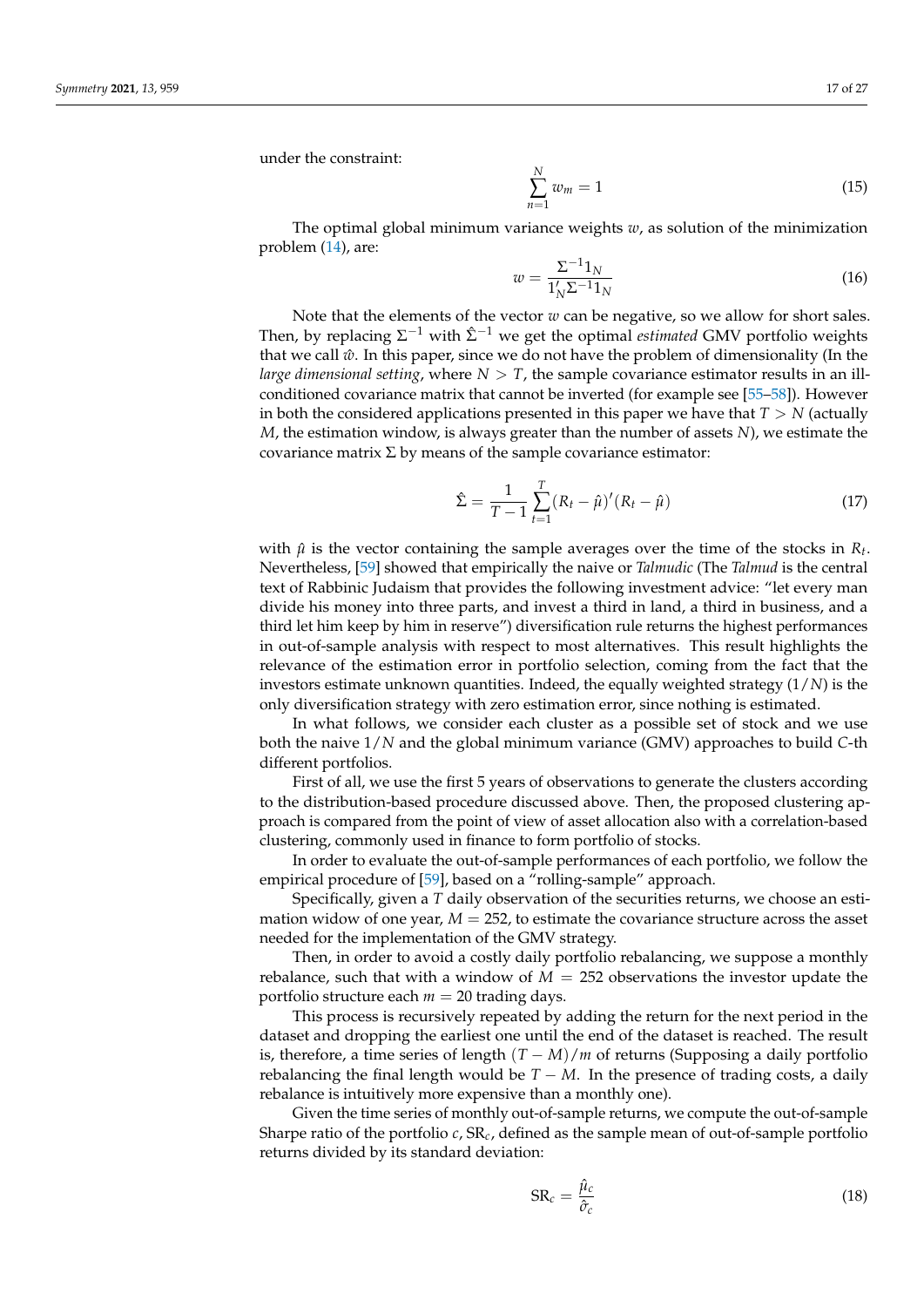where  $\hat{\mu}_c$  is the average of the  $(T - M)/m$  out of sample returns for the *c*-th portfolio and  $\hat{\sigma}_c$  its standard deviation. Moreover, to account for the amount of trading required to implement the GMV strategy, we compute the portfolio turnover, defined as follows:

$$
TOV_c = \frac{1}{\tilde{T}} \sum_{t=1}^{\tilde{T}} \sum_{n=1}^{N} (|\hat{w}_{n,t+1} - \hat{w}_{n,t}|)
$$
(19)

with  $\tilde{T} = (T - M)/m$  and  $\hat{w}_{n,t}$  be the portfolio GMV weight assigned to the *n*-th asset at time *t* with the covariance matrix across the assets estimated with the last *M* observations.

## *4.1. FTSE100*

We consider first how the clustering approaches can be used to form portfolios of stocks (e.g., [\[1,](#page-25-0)[3\]](#page-25-1)) in the case of the first analyzed dataset containing the  $N = 25$  stocks without missing values included in the FTSE100 Index.

First of all, in order to backtest the profitability of the trading strategies based on the clustering approaches, we consider only the first 5 years of daily observation as a dataset to perform cluster analysis. Clearly, since we are using half of the sample of the analysis conducted in the previous Section, we could expect different stocks' classification.

As in the previous Section, we compare the proposed distribution-based clustering approach with another common clustering model used in finance to build a portfolio of stocks. The alternative clustering approach uses the assets' correlations instead of their distribution to build the clusters (e.g., [\[1](#page-25-0)[,2\]](#page-25-25)).

As shown by Figure [10,](#page-17-0) according to the SEPD-based EWKM algorithm we select  $C = 2$  clusters with an high average silhouette, that is equal to 0.8.

<span id="page-17-0"></span>



**Figure 10.** SWC for the first 5-year observations (distribution-based clustering)—FTSE100 data.

On the other hand, following the same approach, the correlation-based clustering approach suggests the presence of  $C = 6$  clusters (see Figure [11\)](#page-18-0) and an average silhouette equal to 0.08, 10 times lower than the one shown in Figure [10.](#page-17-0)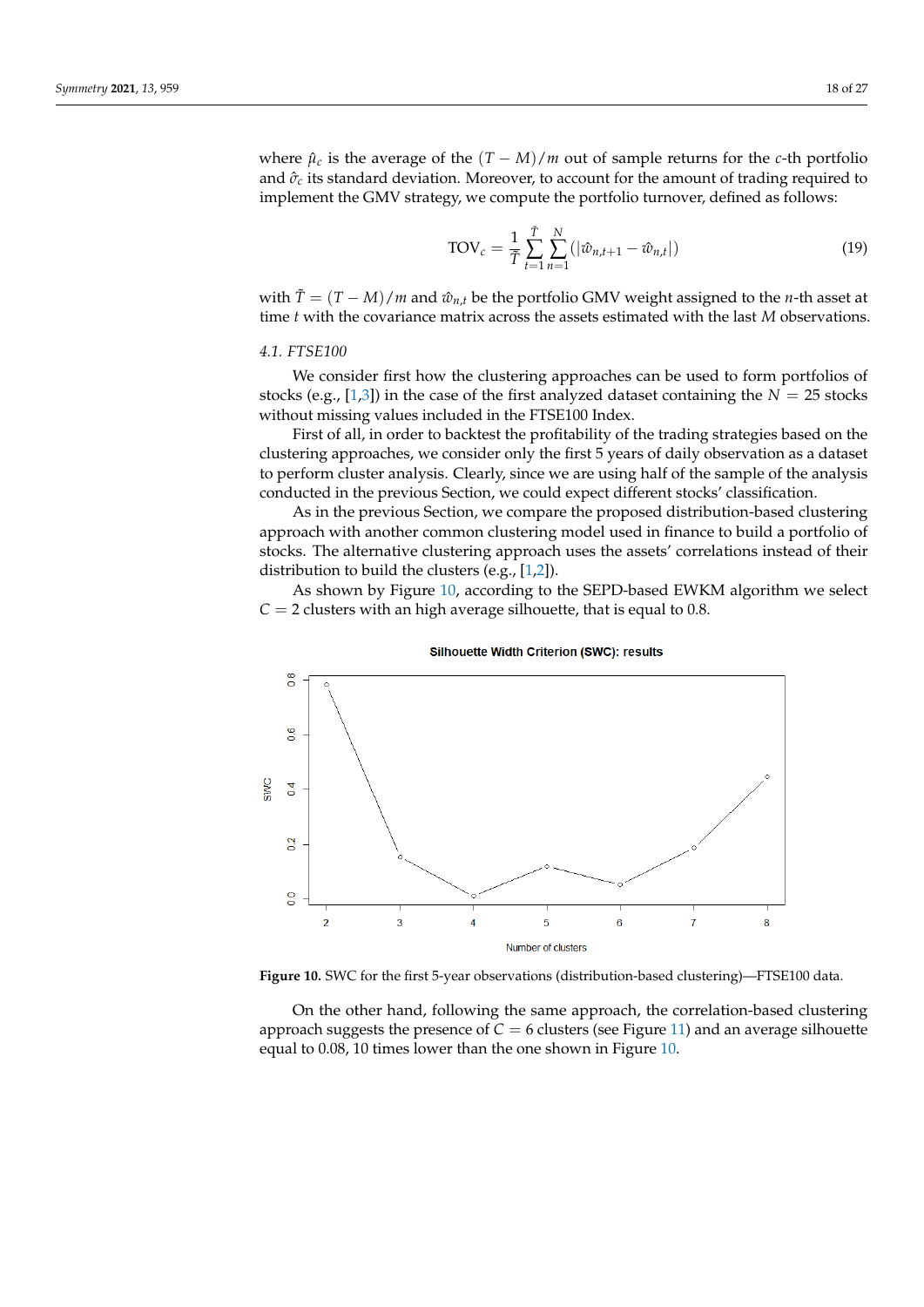Silhouette Width Criterion (SWC): results

<span id="page-18-0"></span>

**Figure 11.** SWC for the first 5-year observations (correlation-based clustering)—FTSE100 data.

In other words, on the basis of some in-sample arguments we can argue that the clustering resulting from the application of a distribution-based approach is much more accurate than another one based on correlation. The clusters composition for both approaches is shown in Table [8.](#page-18-1)

|             | <b>SEPD-Based Clustering</b> | <b>Correlation-Based Clustering</b> |  |
|-------------|------------------------------|-------------------------------------|--|
| AAL         | $\overline{2}$               | 1                                   |  |
| ADM         | $\overline{2}$               | 1                                   |  |
| AHT         | $\overline{2}$               | 1                                   |  |
| <b>AUTO</b> | $\overline{2}$               | 2                                   |  |
| <b>AZN</b>  | 2                            | 1                                   |  |
| <b>BHP</b>  | $\overline{2}$               | 3                                   |  |
| <b>BME</b>  | $\overline{2}$               | 1                                   |  |
| CPG         | $\overline{2}$               | 3                                   |  |
| <b>CRH</b>  | $\overline{2}$               | $\mathbf{1}$                        |  |
| <b>DGE</b>  | 1                            | 1                                   |  |
| <b>EVR</b>  | 2                            | 1                                   |  |
| <b>FERG</b> | $\overline{2}$               | $\overline{4}$                      |  |
| <b>GSK</b>  | 1                            | 1                                   |  |
| IAG         | 2                            | 3                                   |  |
| <b>IHG</b>  | 2                            | 1                                   |  |
| Ш           | $\overline{2}$               | 5                                   |  |
| <b>MNG</b>  | 2                            | $\mathfrak z$                       |  |
| <b>MRO</b>  | $\overline{2}$               | $\ensuremath{\mathbf{3}}$           |  |
| <b>NWG</b>  | $\overline{2}$               | 3                                   |  |
| PRU         | 2                            | $\mathbf{1}$                        |  |
| <b>RIO</b>  | $\overline{2}$               | 3                                   |  |
| <b>SVT</b>  | $\overline{2}$               | 6                                   |  |
| <b>TSCO</b> | $\overline{2}$               | 1                                   |  |
| <b>VOD</b>  |                              | 1                                   |  |
| <b>WPP</b>  |                              | 1                                   |  |

<span id="page-18-1"></span>**Table 8.** Final group assignment of the two alternative clustering approaches. The first column shows the results of the distribution-based approach, while the second column shows those of the correlation-based clustering (FTSE100 data).

Nevertheless, in this Section we are interested in the out-of-sample performances in terms of portfolio selection. In the case of the distribution-based clustering, following [\[3\]](#page-25-1), we consider the two clusters as two possible different portfolios. As stated before, we consider two alternative diversification rules, the *naive* (1/*N*) and the global minimum variance (GMV). Therefore, we have four possible trading strategies.

In the case of the correlation-based clustering, from Table [8](#page-18-1) it clearly appears that the stocks AUTO, SVT, III, and FERG from single clusters. Therefore, we exclude these stocks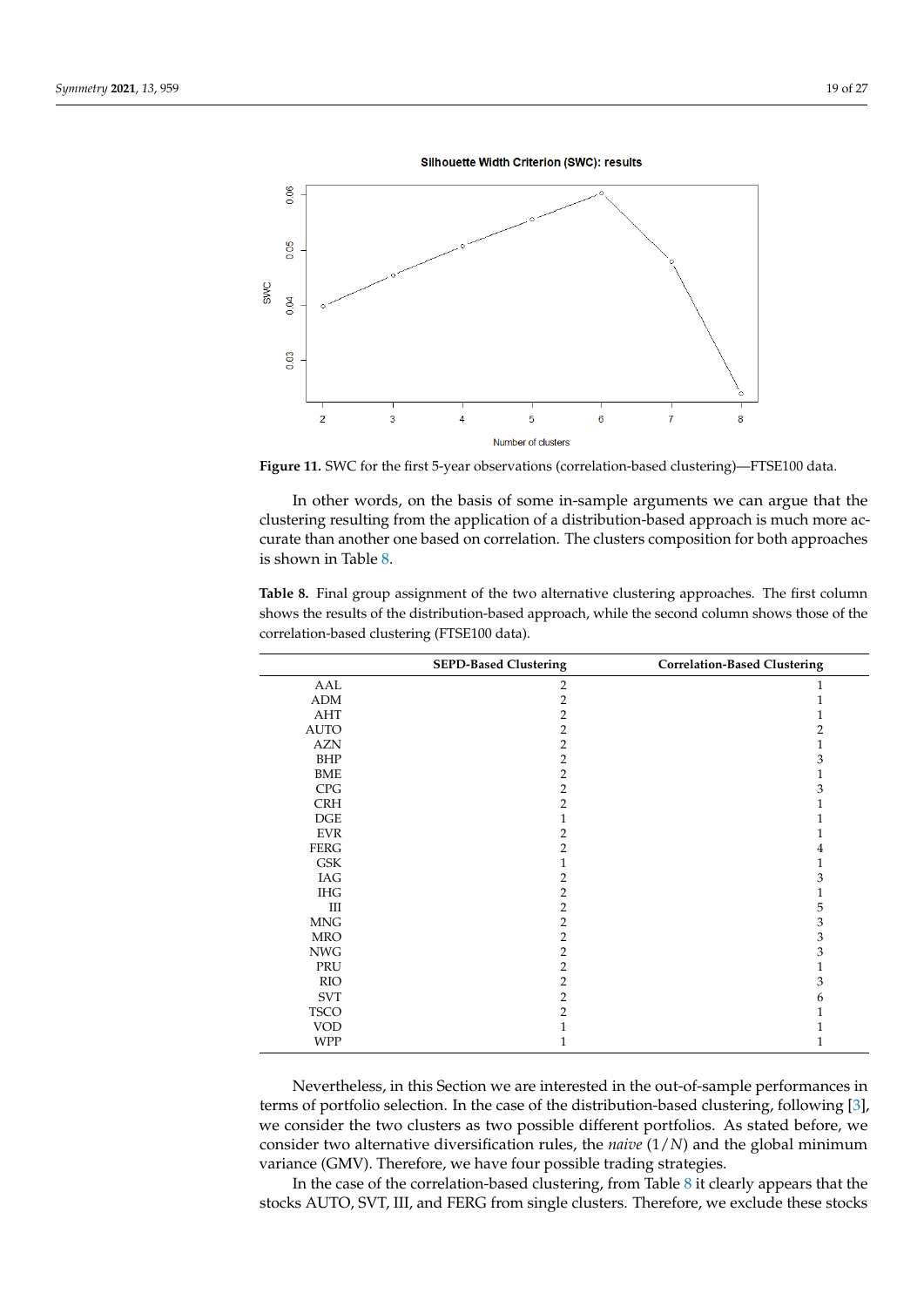and consider the clusters 1 and 3 as alternative portfolios, constructed with both naive and GMV diversification rules.

We compare the resulting portfolio in terms of return-risk trade-off represented by the Sharpe ratio, the amount of risk in worst scenarios computed by means of the value at risk (VaR) and the expected shortfall (ES) and the trading expenses through the turnover. The results are shown in Table [9.](#page-19-0)

<span id="page-19-0"></span>**Table 9.** Portfolio performance measures—experiment with FTSE100 data.

|                        | <b>Sharpe Ratio</b> | VaR         | ES          | Turnover |
|------------------------|---------------------|-------------|-------------|----------|
| Naive (SEPD)—Cluster 1 | 0.262155            | $-0.014396$ | $-0.018755$ |          |
| GMV (SEPD)-Cluster 1   | 0.278905            | $-0.012489$ | $-0.016318$ | 0.022555 |
| Naive (SEPD)-Cluster 2 | 0.129284            | $-0.018028$ | $-0.023003$ |          |
| GMV (SEPD)—Cluster 2   | 0.123989            | $-0.009490$ | $-0.012100$ | 0.013587 |
| Naive (corr)-Cluster 1 | 0.216579            | $-0.016056$ | $-0.020760$ |          |
| GMV (corr)—Cluster 1   | 0.290720            | $-0.010547$ | $-0.013808$ | 0.018170 |
| Naive (corr)—Cluster 3 | 0.020610            | $-0.026068$ | $-0.032775$ |          |
| GMV (corr)—Cluster 3   | 0.054591            | $-0.016854$ | $-0.021284$ | 0.026502 |

In general, following a naive diversification approach, all the portfolios built with the distribution-based clustering approach show much superior performances than those constructed with the alternative approach. Indeed, the two SEPD-based portfolios have a Sharpe ratio equal to 26.2% and 12.9%, respectively, while the alternative portfolios have lower Sharpe ratios equal to 21.6% and 2%.

In terms of VaR and expected shortfall the two SEPD-based portfolios built under naive diversification rule show similar risk profiles, with respect, the cluster 1 portfolio built through the correlation-based clustering, while the cluster 2 portfolio (correlationbased) has very high values compared to the others. Therefore, the SEPD-based clustered portfolios show a better return-risk profile, also in adverse scenarios.

In the end, since the weights' structure do not change over time, the turnover of any naive portfolio is set to be zero.

On the side of the GMV diversification rules, the benefit of the distribution-based clustered portfolios are still evident. Indeed, although the best portfolio in terms of Sharpe ratio is the first cluster obtained by the correlation-based approach (SR equal to 29%), the portfolio built with the cluster 3 (correlation-based) shows a very poor Sharpe ratio performance equal to 5%.

The GMV portfolio built on the cluster 1 (SEPD-based) has a Sharpe ratio equal to 27.8%, while the one built on the cluster 2 has a Sharpe ratio of 12.3%. Clearly, once the cluster analysis is conducted, the investors do not know which portfolio will perform better in an out-of-sample. Therefore, let us suppose that ex ante we invest equally across the two clustered portfolios. The overall return of this investment strategy is higher if the investor chooses to invest in the SEPD-based clustered portfolios than in the case of correlation-based.

In terms of VaR and expected shortfall the results are even better. Indeed, in both the cases the two portfolios with the lowest VaR and ES are the SEPD-based clustered portfolios.

In terms of turnover, the SEPD-based cluster 2 shows the lowest value among the alternative and in general the SEPD-based trading rules have a much lower cost in aggregate.

Therefore, we can conclude that the SEPD-based entropy weighted algorithm proposed in Section [2,](#page-1-1) that aims to cluster stocks according to their distribution, shows good performances from a portfolio selection perspective. The correlation-based algorithm, that discard data distribution instead of correlations, performs poorer.

# *4.2. S&P500 Industrials*

In this sub-section we provide the portfolio analysis for the second experiment with S&P500 Industrial real data. Nevertheless, in this case an important preliminary step to facilitate the analysis under consideration is to exclude from the sample the S&P500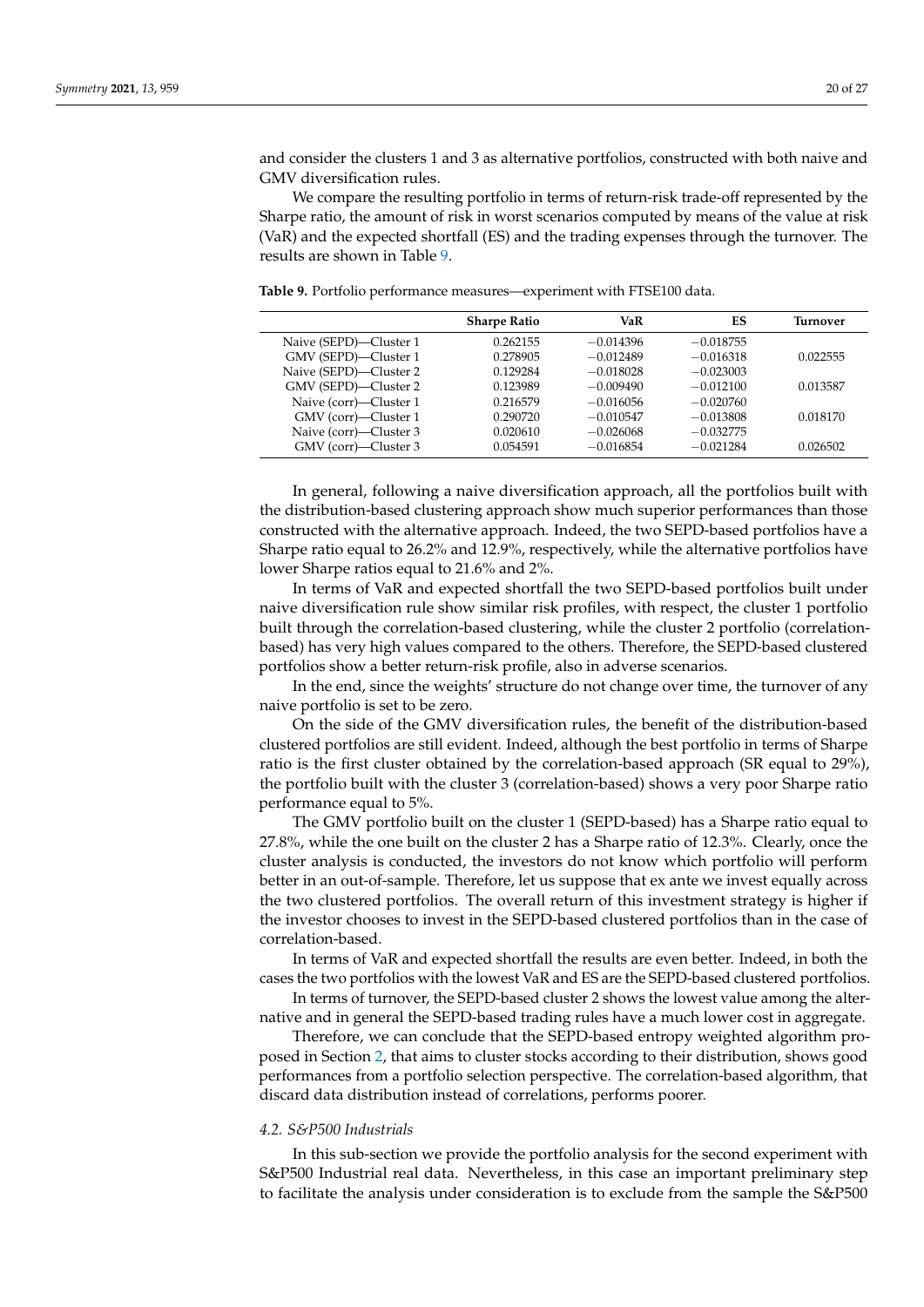industrial stocks showing missing values. Hence. from an initial sample of  $N = 74$ , we obtain a thinner sample of  $N = 65$  stocks.

As previously, we compare the distribution-based clustering approach presented in Section [2](#page-1-1) with the correlation-based clustering, commonly used to form a portfolio of stocks. Figure [12](#page-20-0) shows the SWC criterion according to different number of clusters *C*.

<span id="page-20-0"></span>

Silhouette Width Criterion (SWC): results



With a SWC greater than 0.8 we select  $C = 2$ . In Figure [13](#page-20-1) is reported the same criterion in the case of the correlation-based clustering algorithm.

<span id="page-20-1"></span>



**Figure 13.** SWC for the first 5-year observations (correlation-based clustering)—S&P500 data.

In this second experiment, the correlation-based clustering model suggests the same groups as the distribution-based one. However, the silhouette is again very low compared to the one shown in Figure [12,](#page-20-0) meaning that the quality of the resulting classification is much lower. The different clustering results are reported in Table [10.](#page-21-0)

The portfolio performances of the proposed approaches, assuming both naive and GMV diversification rules, are reported in the Table [11.](#page-22-1)

In the case of naive diversification rule, Table [11](#page-22-1) shows that the best portfolio in terms of out-of-sample Sharpe ratio is the one based on cluster 1 resulting from the distributionbased clustering approach, with a value of 20%. Moreover, in terms of VaR and ES the two distribution-based clustered portfolios share similar risk than the correlation-based cluster 2 portfolio, while the correlation-based cluster 1 portfolio shows much higher values being, therefore, much more risky in adverse scenarios.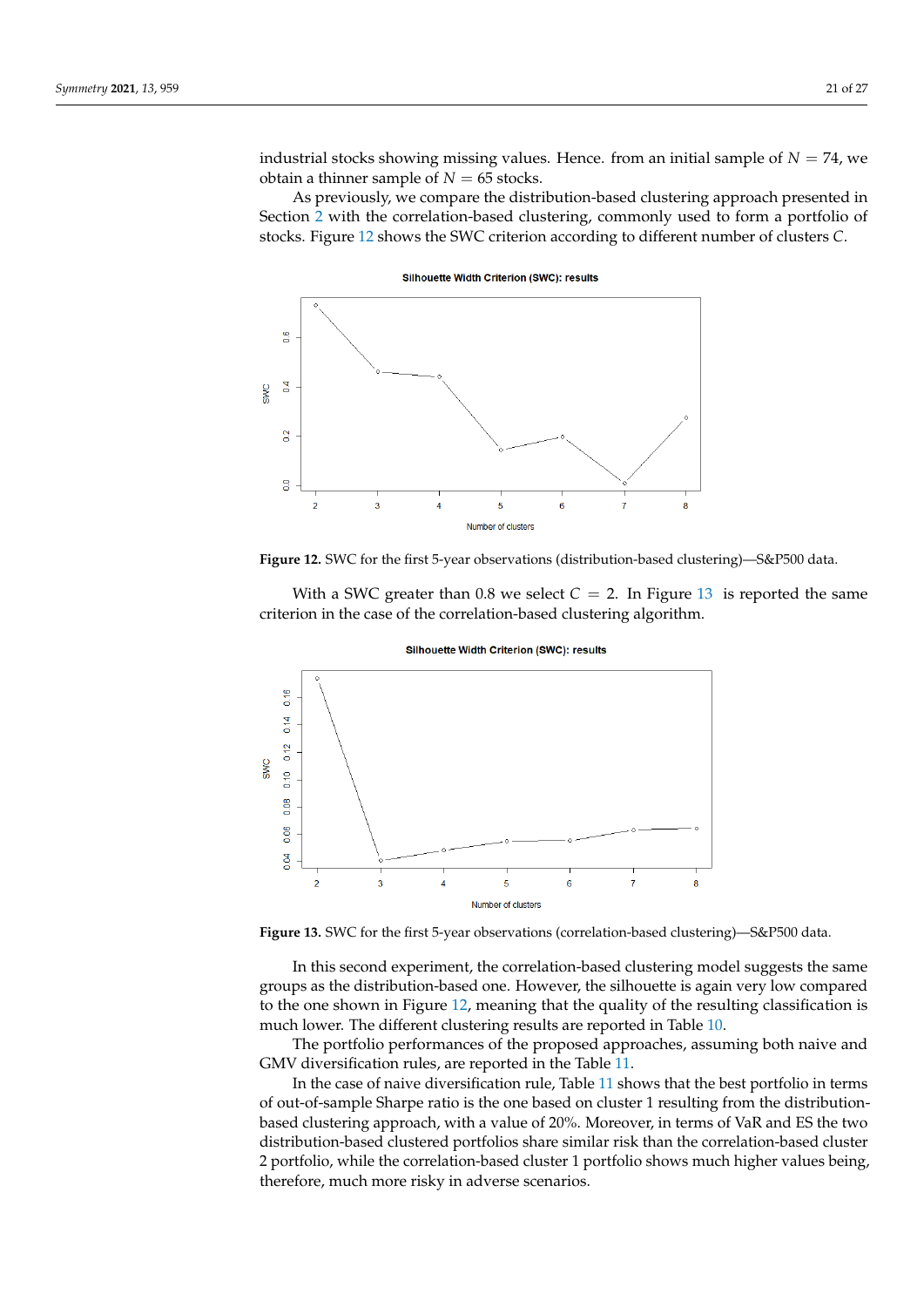|                                               | <b>SEPD-Based Clustering</b> | <b>Correlation-Based Clustering</b> |
|-----------------------------------------------|------------------------------|-------------------------------------|
| AAL                                           | $\overline{2}$               | $\mathbf{1}$                        |
| ${\rm ALK}$                                   | $\,1$                        | $\,1\,$                             |
| $\operatorname{AME}$                          | $\sqrt{2}$                   | $\sqrt{2}$                          |
| AOS                                           | $\sqrt{2}$                   | $\overline{2}$                      |
| BA                                            | $\mathbf{1}$                 | $\sqrt{2}$                          |
| CAT                                           | $\sqrt{2}$                   | $\sqrt{2}$                          |
| CHRW                                          | $\sqrt{2}$                   | $\sqrt{2}$                          |
| CMI                                           | $\sqrt{2}$                   | $\sqrt{2}$                          |
| <b>CPRT</b>                                   | $\sqrt{2}$                   | $\sqrt{2}$                          |
| <b>CSX</b>                                    | $\sqrt{2}$                   | $\sqrt{2}$                          |
| <b>CTAS</b>                                   | $\sqrt{2}$                   | $\sqrt{2}$                          |
| DAL                                           | $\,1\,$                      | $\,1\,$                             |
| $\rm DE$                                      | $\sqrt{2}$                   | $\sqrt{2}$                          |
| DOV                                           | $\sqrt{2}$                   | $\sqrt{2}$                          |
| EFX                                           | $\sqrt{2}$                   | $\sqrt{2}$                          |
| <b>EMR</b>                                    | $\sqrt{2}$                   | $\sqrt{2}$                          |
| <b>ETN</b>                                    | $\sqrt{2}$                   | $\sqrt{2}$                          |
| <b>EXPD</b>                                   | $\sqrt{2}$                   | $\sqrt{2}$                          |
| FAST                                          | $\sqrt{2}$                   | $\sqrt{2}$                          |
| <b>FDX</b>                                    | $\sqrt{2}$                   | $\sqrt{2}$                          |
| ${\rm GD}$                                    | $\,1\,$                      | $\overline{2}$                      |
| $\operatorname{GE}$                           | $\sqrt{2}$                   | $\sqrt{2}$                          |
| <b>GNRC</b>                                   | $\sqrt{2}$                   | $\sqrt{2}$                          |
| GWW                                           | $\sqrt{2}$                   | $\sqrt{2}$                          |
| HON                                           | $\sqrt{2}$<br>$\sqrt{2}$     | $\sqrt{2}$<br>$\sqrt{2}$            |
| <b>HWM</b><br>IEX                             | $\sqrt{2}$                   | $\sqrt{2}$                          |
| <b>ITW</b>                                    | $\sqrt{2}$                   | $\sqrt{2}$                          |
| J                                             | $\sqrt{2}$                   | $\sqrt{2}$                          |
| JBHT                                          | $\sqrt{2}$                   | $\sqrt{2}$                          |
| JCI                                           | $\sqrt{2}$                   | $\sqrt{2}$                          |
| $\mathop{\rm KSU}\nolimits$                   | $\,2$                        | $\sqrt{2}$                          |
| <b>LDOS</b>                                   | $\sqrt{2}$                   | $\sqrt{2}$                          |
| LHX                                           | $\sqrt{2}$                   | $\sqrt{2}$                          |
| LMT                                           | $\mathbf{1}$                 | $\overline{2}$                      |
| LUV                                           | $\mathbf{1}$                 | $\,1\,$                             |
| $\rm{MAS}$                                    | $\sqrt{2}$                   | $\sqrt{2}$                          |
| MMM                                           | $\sqrt{2}$                   | $\sqrt{2}$                          |
| NOC                                           | $\,1$                        | $\sqrt{2}$                          |
| $_{\rm NSC}$                                  | $\sqrt{2}$                   | $\sqrt{2}$                          |
| ODFL                                          | $\sqrt{2}$                   | $\sqrt{2}$                          |
| $\text{PCAR}$                                 | $\sqrt{2}$                   | $\sqrt{2}$                          |
| PH                                            | $\sqrt{2}$                   | $\sqrt{2}$                          |
| PNR                                           | $\sqrt{2}$                   | $\sqrt{2}$                          |
| PWR                                           | $\sqrt{2}$                   | $\sqrt{2}$                          |
| RHI                                           | $\sqrt{2}$                   | $\sqrt{2}$                          |
| $\rm ROK$                                     | $\sqrt{2}$<br>$\sqrt{2}$     | $\sqrt{2}$<br>$\sqrt{2}$            |
| ROL<br>ROP                                    | $\,2$                        | $\sqrt{2}$                          |
| $_{\rm RSG}$                                  | $\sqrt{2}$                   | $\sqrt{2}$                          |
| $\ensuremath{\text{RTX}}$                     | $\sqrt{2}$                   | $\sqrt{2}$                          |
| $\ensuremath{\mathrm{SNA}}$                   | $\overline{c}$               | $\overline{2}$                      |
| SWK                                           | 2                            | 2                                   |
| <b>TDG</b>                                    | $\overline{c}$               | $\overline{\mathbf{c}}$             |
| $\ensuremath{\mathsf{T}\mathsf{D}\mathsf{Y}}$ | $\sqrt{2}$                   | $\,2$                               |
| <b>TT</b>                                     | $\sqrt{2}$                   | $\sqrt{2}$                          |
| <b>TXT</b>                                    | $\sqrt{2}$                   | $\sqrt{2}$                          |
| <b>UAL</b>                                    | $\,1\,$                      | $\,1\,$                             |
| $\ensuremath{\mathrm{UNP}}$                   | $\,1\,$                      | $\sqrt{2}$                          |
| <b>UPS</b>                                    | $\sqrt{2}$                   | $\sqrt{2}$                          |
| URI                                           | $\,2$                        | $\sqrt{2}$                          |
| <b>VRSK</b>                                   | $\,2$                        | $\sqrt{2}$                          |
| <b>WAB</b>                                    | $\mathbf 2$                  | $\sqrt{2}$                          |
| WM                                            | $\overline{2}$               | $\overline{c}$                      |

<span id="page-21-0"></span>**Table 10.** Final group assignment of the two alternative clustering approaches. The first column shows the results of the distribution-based approach, while the second column shows those of the correlation-based clustering (S&P500 data).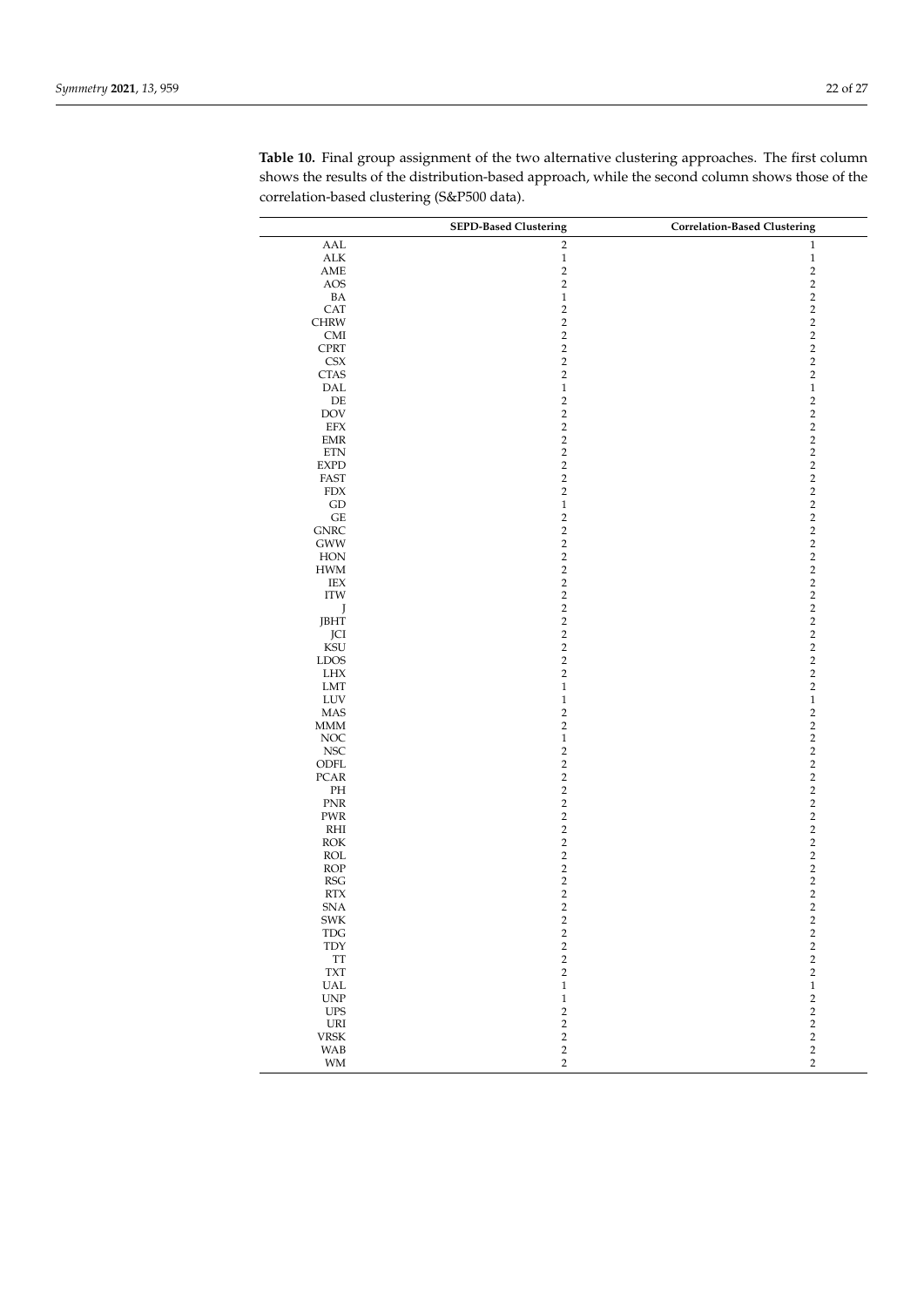|                        | <b>Sharpe Ratio</b> | VaR         | ES          | Turnover |
|------------------------|---------------------|-------------|-------------|----------|
| Naive (SEPD)-Cluster 1 | 0.201330            | $-0.018444$ | $-0.023791$ |          |
| GMV (SEPD)-Cluster 1   | 0.300182            | $-0.014314$ | $-0.018771$ | 0.027739 |
| Naive (SEPD)-Cluster 2 | 0.147101            | $-0.019142$ | $-0.024487$ |          |
| GMV (SEPD)-Cluster 2   | 0.098290            | $-0.009808$ | $-0.012460$ | 0.020254 |
| Naive (corr)—Cluster 1 | 0.131469            | $-0.029350$ | $-0.037461$ |          |
| GMV (corr)—Cluster 1   | 0.196732            | $-0.023842$ | $-0.030730$ | 0.037102 |
| Naive (corr)—Cluster 2 | 0.155000            | $-0.018541$ | $-0.023746$ |          |
| GMV (corr)—Cluster 2   | 0.097379            | $-0.009428$ | $-0.011975$ | 0.026502 |

<span id="page-22-1"></span>**Table 11.** Portfolio performance measures—experiment with S&P500 data.

The construction of GMV portfolios, starting from the identified clusters, shows similarly interesting results. In particular, the distribution-based cluster 1 portfolio is still the highest performing, with a Sharpe ratio of 30%, while the correlation-based GMV cluster 1 portfolio has a performance lower than 20%. On the other side, both portfolios constructed on cluster 2 show similar Shape ratio but still the distribution-based allows a little over-performance of 10 basis points.

In terms of risk, looking at the VaR and ES, the distribution-based cluster 1 portfolio has a much lower amount of risk compared to the correlation-based cluster 1 portfolio and, at the same time, has a much higher Sharpe ratio. The other two portfolios constructed according to the the cluster 2 are again very similar.

In the end, we compare the portfolio performances with respect the turnover. The distribution-based cluster 2 portfolio has the lower turnover, while the correlation-based cluster 1 the highest. Moreover, the distribution-based cluster 1 portfolio has a more similar turnover than the correlation-based cluster 2, but with a Sharpe ratio higher than 11%.

Therefore, in this case we can conclude that the SEPD-based entropy weighted Kmeans approach developed in Section [2](#page-1-1) allows the construction of high performance clustered portfolios, regardless the diversification rule used for their construction.

#### <span id="page-22-0"></span>**5. Conclusions**

In this paper, we propose a new model-based clustering approach for classifying skewed and heavy tailed time series, by means of an entropy weighting clustering algorithm.

Clustering techniques are useful tools for exploratory data analysis in the way they identify common structures in an unlabeled dataset.

For example, a possible application of financial time series clustering concerns the asset allocation, where groups of similar stocks could be seen as portfolios of asset that shares similar characteristics.

Many recent papers aim to improve the existing clustering techniques for time series data. This article proposes a model clustering model that refers to data based on a very important family of asymmetric functions: the skewed exponential power distribution (SEPD), also known in literature as the skewed generalized error distribution (SGED). This distribution is very useful for classifying time series in the presence of fat-tailed and asymmetric time series.

The clustering algorithm, which represents the innovative aspect of this paper, applies the idea of entropy weighting clustering of [\[7](#page-25-23)[,45\]](#page-26-11) to the parameters estimated by a flexible probability distribution as in [\[23\]](#page-25-16).

The criterion is that time series with similar parameter estimates are placed in the same group. Therefore, with a *k*-means clustering algorithm, the measure of dissimilarity is determined on the basis of these estimates. In this paper we, therefore, propose to combine all the information in an optimal way to form clusters.

Finally, to demonstrate the effectiveness of the proposed clustering approach, in this paper we propose two different applications to stock market data. Financial market data lend themselves well to adhering to our methodological proposal. In fact, the empirical densities of daily stock returns time series are proved to be non-Gaussian, asymmetric, and heavy.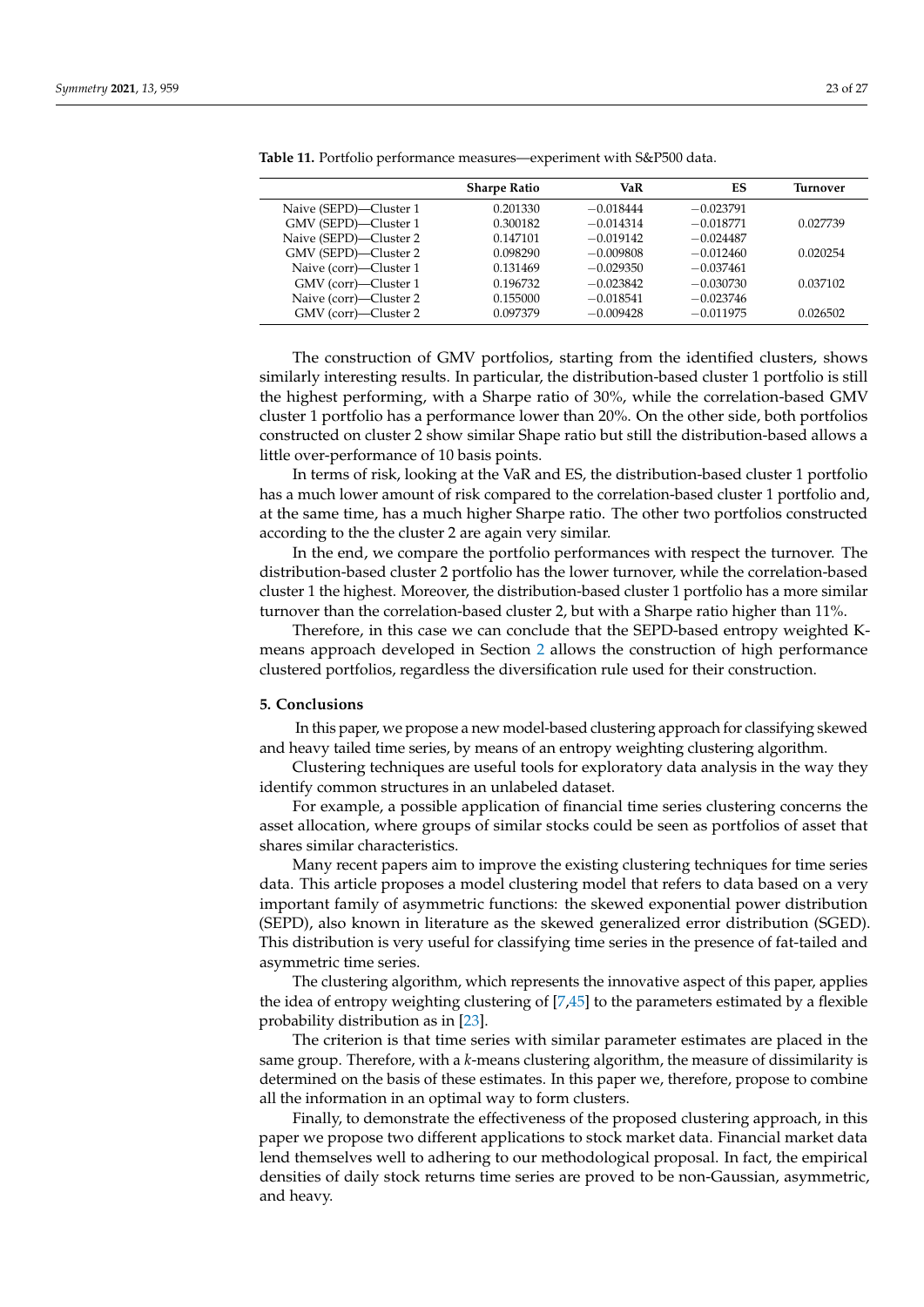Ours wants to be a fairly innovative research address and certainly many can be there financial applications that benefit from modeling equity returns via exponential power distribution and its extensions for skewness.

Indeed a final important result allows us to conclude that the new clustering algorithm we described in the paper can be used to form equity portfolios. Indeed, we compared the performances of the distribution-based clustering model proposed in this paper with a correlation-based clustering algorithm that is commonly used by financial practitioners to form portfolio of stocks. According to several measures, such as the Sharpe ratio, the value at risk, the expected shortfall, and the turnover we demonstrated the superior performances of the proposed clustering approach also from an asset allocation perspective.

A first possible future research can be devoted to the application of the proposed underlying idea to different probability distributions. For example, the asymmetric power distribution of [\[40\]](#page-26-5) represents an interesting possibility for modeling situations where we suppose two different behaviors in the distribution's tails.

Moreover, another interesting research direction can be devoted to the developments of a new distribution-based clustering approach where also the time varying parameters estimated from the skewed exponential power distribution (or others) are considered.

**Author Contributions:** Conceptualization, R.M., M.G. and K.G.; methodology, R.M., M.G. and K.G.; software, R.M., M.G. and K.G.; validation, R.M., M.G. and K.G.; formal analysis, R.M., M.G. and K.G.; investigation, R.M., M.G. and K.G.; resources, R.M., M.G. and K.G.; data curation, R.M., M.G. and K.G.; writing—original draft preparation, R.M., M.G. and K.G.; writing—review and editing, R.M., M.G. and K.G.; visualization, R.M., M.G. and K.G.; supervision, R.M., M.G. and K.G. All authors have read and agreed to the published version of the manuscript.

**Funding:** This research received no external funding.

**Institutional Review Board Statement:** Not applicable.

**Informed Consent Statement:** Not applicable.

**Data Availability Statement:** Data can be retrieved at the following link: [https://www.sites.google.](https://www.sites.google.com/view/raffaele-mattera/research) [com/view/raffaele-mattera/research,](https://www.sites.google.com/view/raffaele-mattera/research) accessed on 25 May 2021.

**Conflicts of Interest:** The authors declare no conflict of interest.

## <span id="page-23-0"></span>**Appendix A. List of Stocks**

**Table A1.** List of stocks (FTSE100) considered in the application with real data.

| ID | Name                            | Symbol      | <b>Sector</b>                     |
|----|---------------------------------|-------------|-----------------------------------|
| 1  | 3i                              | Ш           | <b>Financial Services</b>         |
| 2  | Admiral Group                   | <b>ADM</b>  | Nonlife Insurance                 |
| 3  | Anglo American plc              | AAI.        | Mining                            |
| 5  | Ashtead Group                   | AHT         | <b>Support Services</b>           |
| 7  | AstraZeneca                     | <b>AZN</b>  | Pharmaceuticals and Biotechnology |
| 8  | Auto Trader Group               | <b>AUTO</b> | Media                             |
| 12 | B&M                             | <b>BME</b>  | Retailers                         |
| 13 | <b>BAE</b> Systems              | BA.         | Aerospace and Defence             |
| 17 | <b>BHP</b>                      | <b>BHP</b>  | Mining                            |
| 25 | Compass Group                   | CPG         | <b>Support Services</b>           |
| 26 | CRH plc                         | <b>CRH</b>  | <b>Construction and Materials</b> |
| 29 | Diageo                          | DGE         | <b>Beverages</b>                  |
| 31 | <b>Evraz</b>                    | <b>EVR</b>  | Industrial Metals and Mining      |
| 33 | Ferguson plc                    | FERG        | <b>Support Services</b>           |
| 36 | GlaxoSmithKline                 | GSK         | Pharmaceuticals and Biotechnology |
| 42 | <b>IHG Hotels &amp; Resorts</b> | IHG.        | Travel and Leisure                |
| 46 | International Airlines Group    | IAG         | Travel and Leisure                |
| 56 | M&G                             | MNG         | <b>Asset Managers</b>             |
| 57 | Melrose Industries              | MRO         | Automobiles and Parts             |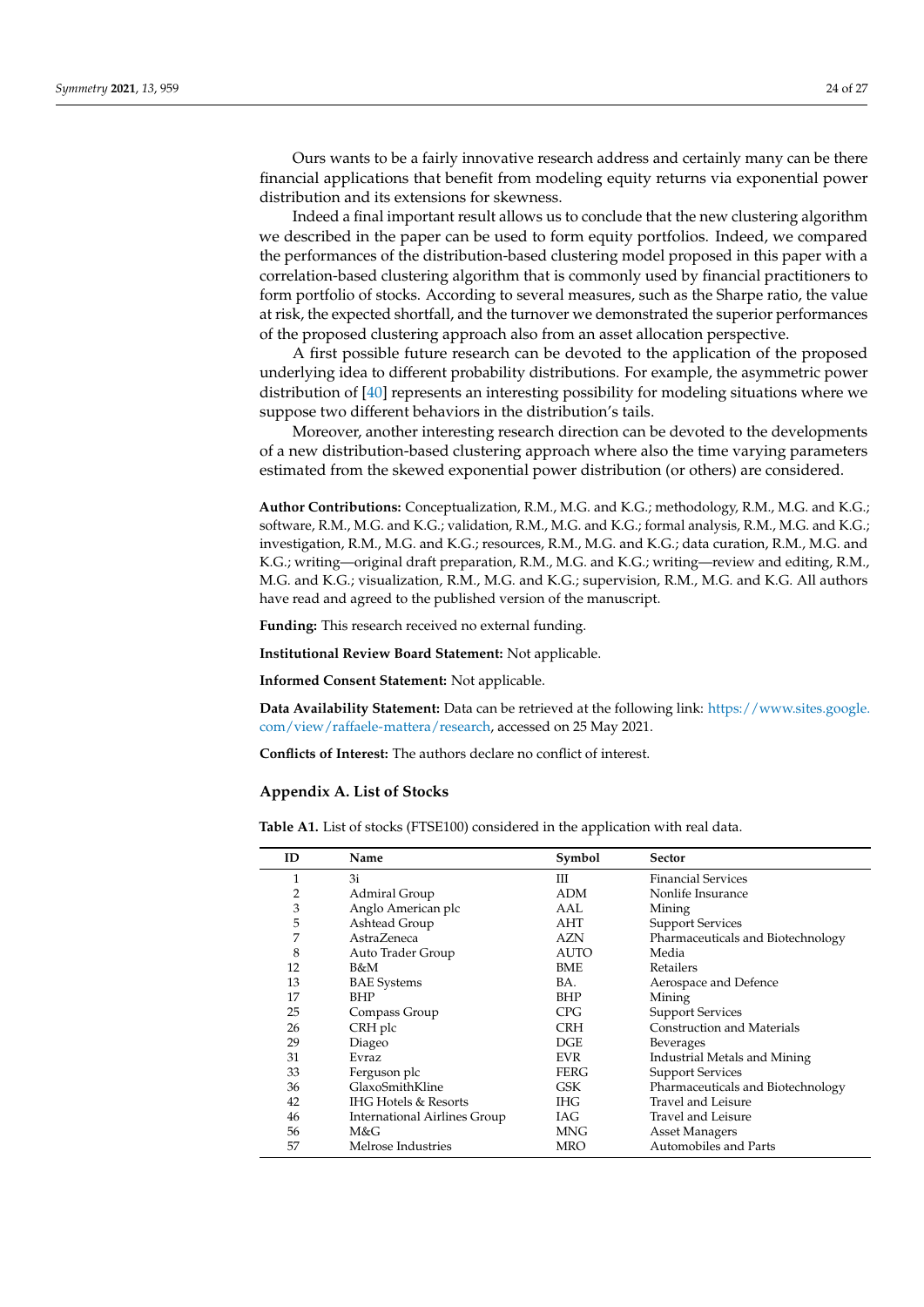<span id="page-24-0"></span>

| <b>Table A1.</b> Cont. |
|------------------------|
|------------------------|

| ID  | Name           | Symbol      | Sector                          |
|-----|----------------|-------------|---------------------------------|
| 60  | NatWest Group  | NWG         | <b>Banks</b>                    |
| 68  | Prudential plc | PRU         | Life Insurance                  |
| 74  | Rio Tinto      | <b>RIO</b>  | Mining                          |
| 83  | Severn Trent   | <b>SVT</b>  | Gas, Water, and Multi-utilities |
| 94  | Tesco          | <b>TSCO</b> | Food & Drug Retailers           |
| 97  | Vodafone Group | VOD         | Mobile Telecommunications       |
| 100 | WPP plc        | WPP         | Media                           |

**Table A2.** List of stocks (FTSE100) considered in the application with real data.

| ID             | Symbol       | Name                                     |
|----------------|--------------|------------------------------------------|
| 1              | MMM          | 3M Company                               |
| $\overline{2}$ | AOS          | A.O. Smith Corp                          |
| 16             | ALK          | Alaska Air Group                         |
| 21             | ALLE         | Allegion                                 |
| 30             | AAL          | American Airlines Group                  |
| 38             | AME          | Ametek                                   |
| 70             | BA           | <b>Boeing Company</b>                    |
| 79             | CHRW         | C. H. Robinson Worldwide                 |
| 88             | CARR         | Carrier Global                           |
| 90             | CAT          | Caterpillar Inc.                         |
| 107            | <b>CTAS</b>  | Cintas Corporation                       |
| 123            | CPRT         | Copart Inc                               |
| 128            | CSX          | CSX Corp.                                |
| 129            | CMI          | Cummins Inc.                             |
| 135            | DE           | Deere and Co.                            |
| 136            | DAL          | Delta Air Lines Inc.                     |
| 150            | <b>DOV</b>   | Dover Corporation                        |
| 158<br>164     | ETN          | Eaton Corporation                        |
| 168            | EMR<br>EFX   | Emerson Electric Company                 |
| 179            | <b>EXPD</b>  | Equifax Inc.<br>Expeditors               |
| 184            | FAST         | Fastenal Co                              |
| 186            | <b>FDX</b>   | FedEx Corporation                        |
| 197            | <b>FTV</b>   | Fortive Corp                             |
| 198            | FBHS         | Fortune Brands Home & Security           |
| 206            | <b>GNRC</b>  | Generac Holdings                         |
| 207            | GD           | General Dynamics                         |
| 208            | GE           | General Electric                         |
| 216            | GWW          | Grainger (W.W.) Inc.                     |
| 230            | HON          | Honeywell Int'l Inc.                     |
| 233            | <b>HWM</b>   | Howmet Aerospace                         |
| 237            | HШ           | Huntington Ingalls Industries            |
| 238            | IEX          | <b>IDEX</b> Corporation                  |
| 240            | <b>INFO</b>  | <b>IHS Markit</b>                        |
| 241            | <b>ITW</b>   | Illinois Tool Works                      |
| 244            | IR           | Ingersoll-Rand                           |
| 257            | JBHT         | J. B. Hunt Transport Services            |
| 259            | $\mathbf{I}$ | Jacobs Engineering Group                 |
| 262            | JCI          | Johnson Controls International           |
| 265<br>276     | KSU<br>LHX   | Kansas City Southern                     |
| 282            | <b>LDOS</b>  | L3Harris Technologies                    |
| 289            | LMT          | Leidos Holdings<br>Lockheed Martin Corp. |
| 301            | MAS          | Masco Corp.                              |
| 333            | <b>NLSN</b>  | Nielsen Holdings                         |
| 336            | NSC          | Norfolk Southern Corp.                   |
| 338            | NOC          | Northrop Grumman                         |
| 349            | <b>ODFL</b>  | Old Dominion Freight Line                |
| 353            | <b>OTIS</b>  | Otis Worldwide                           |
| 354            | PCAR         | Paccar                                   |
| 356            | PН           | Parker-Hannifin                          |
| 361            | PNR          | Pentair plc                              |
| 387            | PWR          | Quanta Services Inc.                     |
| 391            | RTX          | Raytheon Technologies                    |
| 396            | RSG          | Republic Services Inc.                   |
| 398            | RHI          | Robert Half International                |
| 399            | ROK          | Rockwell Automation Inc.                 |
| 400            | ROL          | Rollins Inc.                             |
| 401            | ROP          | Roper Technologies                       |
| 415            | SNA          | Snap-on                                  |
| 417            | LUV          | Southwest Airlines                       |
| 418            | SWK          | Stanley Black and Decker                 |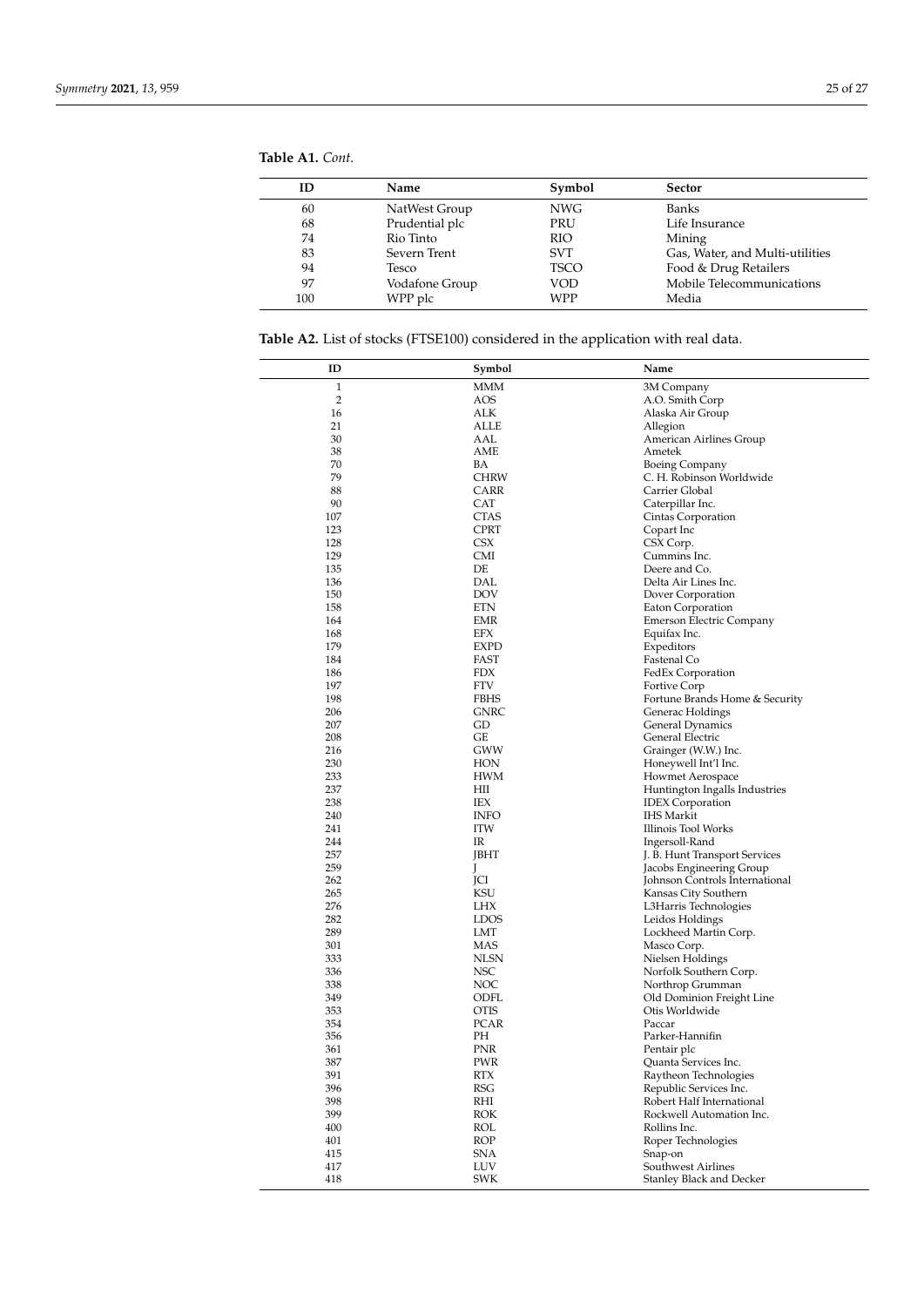| ID  | Symbol     | Name                                      |
|-----|------------|-------------------------------------------|
| 433 | TDY        | Teledyne Technologies                     |
| 438 | TXT        | Textron Inc.                              |
| 449 | TT         | Trane Technologies plc                    |
| 450 | <b>TDG</b> | TransDigm Group                           |
| 461 | <b>UNP</b> | Union Pacific Corp.                       |
| 462 | <b>UAL</b> | United Airlines Holdings                  |
| 463 | <b>UPS</b> | <b>United Parcel Service</b>              |
| 464 | URI        | United Rentals Inc.                       |
| 471 | VRSK       | Verisk Analytics                          |
| 483 | WM         | Waste Management Inc.                     |
| 491 | WAB        | Westinghouse Air Brake Technologies Corp. |
| 500 | XYL        | Xylem Inc.                                |
|     |            |                                           |

<span id="page-25-24"></span>**Table A2.** *Cont.*

#### **References**

- <span id="page-25-0"></span>1. Mantegna, R.N. Hierarchical structure in financial markets. *Eur. Phys. J. B-Condens. Matter Complex Syst.* **1999**, *11*, 193–197. [\[CrossRef\]](http://doi.org/10.1007/s100510050929)
- <span id="page-25-25"></span>2. Tola, V.; Lillo, F.; Gallegati, M.; Mantegna, R.N. Cluster analysis for portfolio optimization. *J. Econ. Dyn. Control* **2008**, *32*, 235–258. [\[CrossRef\]](http://dx.doi.org/10.1016/j.jedc.2007.01.034)
- <span id="page-25-1"></span>3. Iorio, C.; Frasso, G.; D'Ambrosio, A.; Siciliano, R. A P-spline based clustering approach for portfolio selection. *Expert Syst. Appl.* **2018**, *95*, 88–103. [\[CrossRef\]](http://dx.doi.org/10.1016/j.eswa.2017.11.031)
- <span id="page-25-2"></span>4. Liao, T.W. Clustering of time series data—A survey. *Pattern Recognit.* **2005**, *38*, 1857–1874. [\[CrossRef\]](http://dx.doi.org/10.1016/j.patcog.2005.01.025)
- <span id="page-25-3"></span>5. D'Urso, P. Dissimilarity measures for time trajectories. *Stat. Methods Appl.* **2000**, *1*, 53–83. [\[CrossRef\]](http://dx.doi.org/10.1007/BF03178958)
- 6. D'Urso, P. Fuzzy C-means clustering models for multivariate time-varying data: Different approaches. *Int. J. Uncertain. Fuzziness Knowl. Based Syst.* **2004**, *12*, 287–326. [\[CrossRef\]](http://dx.doi.org/10.1142/S0218488504002849)
- <span id="page-25-23"></span>7. Coppi, R.; D'Urso, P. Fuzzy unsupervised classification of multivariate time trajectories with the Shannon entropy regularization. *Comput. Stat. Data Anal.* **2006**, *50*, 1452–1477. [\[CrossRef\]](http://dx.doi.org/10.1016/j.csda.2005.01.008)
- 8. Coppi, R.; D'Urso, P.; Giordani, P. A fuzzy clustering model for multivariate spatial time series. *J. Classif.* **2010**, *27*, 54–88. [\[CrossRef\]](http://dx.doi.org/10.1007/s00357-010-9043-y)
- <span id="page-25-4"></span>9. D'Urso, P.; De Giovanni, L.; Massari, R. Robust fuzzy clustering of multivariate time trajectories. *Int. J. Approx. Reason.* **2018**, *99*, 12–38. [\[CrossRef\]](http://dx.doi.org/10.1016/j.ijar.2018.05.002)
- <span id="page-25-5"></span>10. Caiado, J.; Crato, N.; Peña, D. Comparison of times series with unequal length in the frequency domain. *Commun. Stat. Simul. Comput.* **2009**, *38*, 527–540. [\[CrossRef\]](http://dx.doi.org/10.1080/03610910802562716)
- <span id="page-25-6"></span>11. Alonso, A.M.; Maharaj, E.A. Comparison of time series using subsampling. *Comput. Stat. Data Anal.* **2006**, *50*, 2589–2599. [\[CrossRef\]](http://dx.doi.org/10.1016/j.csda.2005.04.010)
- <span id="page-25-7"></span>12. D'Urso, P.; Maharaj, E.A. Autocorrelation-based fuzzy clustering of time series. *Fuzzy Sets Syst.* **2009**, *160*, 3565–3589. [\[CrossRef\]](http://dx.doi.org/10.1016/j.fss.2009.04.013)
- <span id="page-25-8"></span>13. Caiado, J.; Crato, N.; Peña, D. A periodogram-based metric for time series classification. *Comput. Stat. Data Anal.* **2006**, *50*, 2668–2684. [\[CrossRef\]](http://dx.doi.org/10.1016/j.csda.2005.04.012)
- <span id="page-25-9"></span>14. D'Urso, P.; Maharaj, E.A. Wavelets-based clustering of multivariate time series. *Fuzzy Sets Syst.* **2012**, *193*, 33–61. [\[CrossRef\]](http://dx.doi.org/10.1016/j.fss.2011.10.002)
- <span id="page-25-10"></span>15. Maharaj, E.A.; D'Urso, P.; Galagedera, D.U. Wavelet-based fuzzy clustering of time series. *J. Classif.* **2010**, *27*, 231–275. [\[CrossRef\]](http://dx.doi.org/10.1007/s00357-010-9058-4)
- <span id="page-25-11"></span>16. Maharaj, E.A.; D'Urso, P. Fuzzy clustering of time series in the frequency domain. *Inf. Sci.* **2011**, *181*, 1187–1211. [\[CrossRef\]](http://dx.doi.org/10.1016/j.ins.2010.11.031)
- <span id="page-25-12"></span>17. D'Urso, P.; De Giovanni, L.; Massari, R.; D'Ecclesia, R.L.; Maharaj, E.A. Cepstral-based clustering of financial time series. *Expert Syst. Appl.* **2020**, *161*, 113705. [\[CrossRef\]](http://dx.doi.org/10.1016/j.eswa.2020.113705)
- <span id="page-25-13"></span>18. Piccolo, D. A distance measure for classifying ARIMA models. *J. Time Ser. Anal.* **1990**, *11*, 153–164. [\[CrossRef\]](http://dx.doi.org/10.1111/j.1467-9892.1990.tb00048.x)
- <span id="page-25-17"></span>19. Otranto, E. Clustering heteroskedastic time series by model-based procedures. *Comput. Stat. Data Anal.* **2008**, *52*, 4685–4698. [\[CrossRef\]](http://dx.doi.org/10.1016/j.csda.2008.03.020)
- <span id="page-25-19"></span>20. D'Urso, P.; De Giovanni, L.; Massari, R. GARCH-based robust clustering of time series. *Fuzzy Sets Syst.* **2016**, *305*, 1–28. [\[CrossRef\]](http://dx.doi.org/10.1016/j.fss.2016.01.010)
- <span id="page-25-14"></span>21. Iorio, C.; Frasso, G.; D'Ambrosio, A.; Siciliano, R. Parsimonious time series clustering using p-splines. *Expert Syst. Appl.* **2016**, *52*, 26–38. [\[CrossRef\]](http://dx.doi.org/10.1016/j.eswa.2016.01.004)
- <span id="page-25-15"></span>22. Maharaj, E.A.; Alonso, A.M.; D'Urso, P. Clustering seasonal time series using extreme value analysis: An application to Spanish temperature time series. *Commun. Stat. Case Stud. Data Anal. Appl.* **2015**, *1*, 175–191. [\[CrossRef\]](http://dx.doi.org/10.1080/23737484.2016.1179140)
- <span id="page-25-16"></span>23. D'Urso, P.; Maharaj, E.A.; Alonso, A.M. Fuzzy clustering of time series using extremes. *Fuzzy Sets Syst.* **2017**, *318*, 56–79. [\[CrossRef\]](http://dx.doi.org/10.1016/j.fss.2016.10.006)
- <span id="page-25-18"></span>24. Corduas, M.; Piccolo, D. Time series clustering and classification by the autoregressive metric. *Comput. Stat. Data Anal.* **2008**, *52*, 1860–1872. [\[CrossRef\]](http://dx.doi.org/10.1016/j.csda.2007.06.001)
- <span id="page-25-20"></span>25. D'Urso, P.; Cappelli, C.; Di Lallo, D.; Massari, R. Clustering of financial time series. *Phys. A Stat. Mech. Its Appl.* **2013**, *392*, 2114–2129. [\[CrossRef\]](http://dx.doi.org/10.1016/j.physa.2013.01.027)
- <span id="page-25-21"></span>26. Cerqueti, R.; Giacalone, M.; Mattera, R. Model-based fuzzy time series clustering of conditional higher moments. *Int. J. Approx. Reason.* **2021**, *134*, 34–52. [\[CrossRef\]](http://dx.doi.org/10.1016/j.ijar.2021.03.011)
- <span id="page-25-22"></span>27. Fernandez, C.; Osiewalski, J.; Steel, M.F. Modeling and inference with *υ*-spherical distributions. *J. Am. Stat. Assoc.* **1995**, *90*, 1331–1340. [\[CrossRef\]](http://dx.doi.org/10.1080/01621459.1995.10476637)